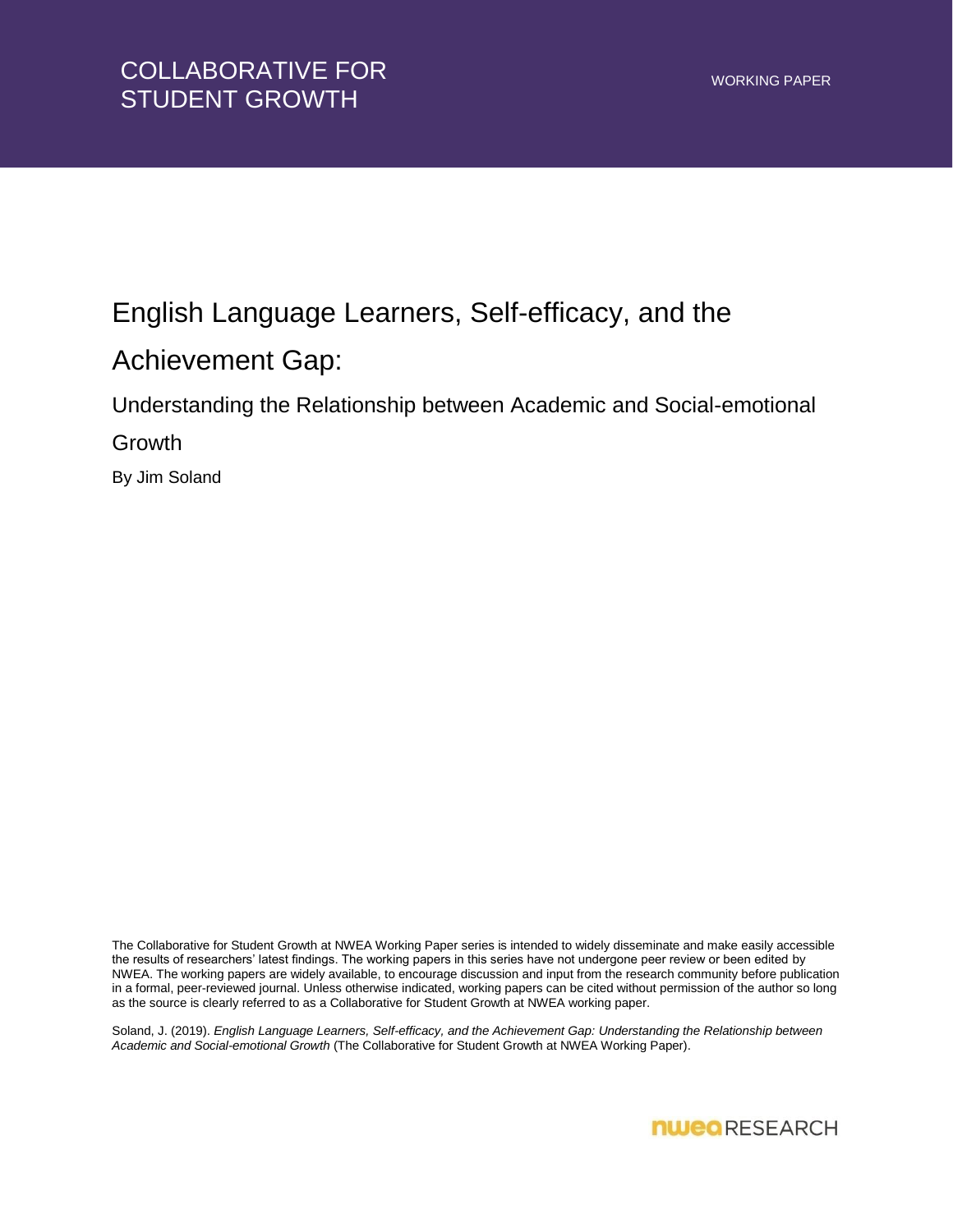#### Abstract

Due in part to the challenges associated with learning a new language, English language learners (ELLs) typically begin school with lower achievement than their non-ELL peers, and those achievement gaps often close slowly if at all. A separate body of research shows that achievement is associated with social-emotional learning constructs like self-efficacy, yet this relationship has rarely been examined for ELLs. In this study, multivariate models that jointly estimate growth in achievement and self-efficacy during middle school are used to see how underlying developmental processes relate for ELLs. Results indicate that self-efficacy tends to decline for all students despite growth in math and reading, and that achievement and selfefficacy are much lower for ELLs. Further, there is evidence that slower growth in math and reading for ELLs is associated with their low self-efficacy at the beginning of middle school (self-efficacy mediates the association between ELL status and achievement growth). Implications for closing achievement gaps between ELLs and non-ELLs are discussed.

*Keywords*: English language learners, achievement gaps, student growth, self-efficacy, social-emotional learning (SEL)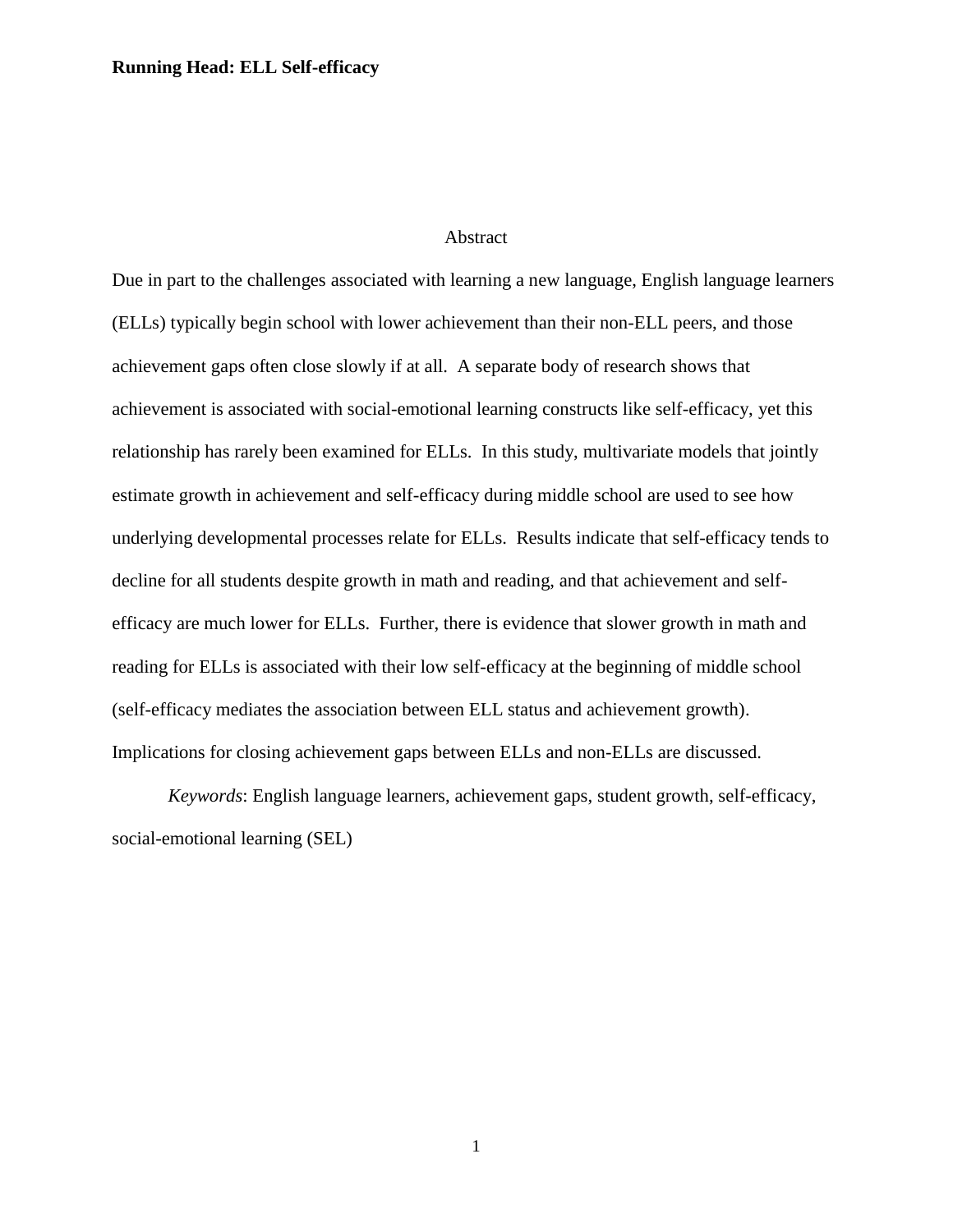English Language Learners, Self-efficacy, and the Achievement Gap:

Understanding the Relationship between Academic and Social-emotional Growth

English language learners (ELLs) are a rapidly growing student subgroup in United States schools (Cook, Linquanti, Chinen, & Jung, 2012; Linquanti & Cook, 2013). These students face the daunting challenge of learning a new language in tandem with developing academic proficiency in core subjects like reading and mathematics (Cook, Boals, & Lundberg, 2011). Given these challenges, ELLs often have lower mean achievement test scores in reading and mathematics (Aguirre-Muñoz & Boscardin, 2008; Cook et al., 2011). Partially as a result, ELLs also tend to have higher dropout rates and lower college attendance (Callahan, 2013; Kanno & Cromley, 2013). Research further suggests that results on these long-term outcomes are partially due to school contextual factors like access to appropriate course material (Aguirre-Muñoz & Boscardin, 2008; Callahan, 2013). With such barriers to educational achievement and attainment, there is a strong need for evidence on ways that growth in math and reading for ELLs can be accelerated such that achievement gaps with non-ELL peers close over time.

Studies also show that academic self-efficacy—defined as a students' confidence in their ability to attain a certain educational goal or outcome—is strongly associated with achievement (Kitsantas, Cheema, & Ware, 2011). This construct has therefore been highlighted in much of the emerging policy and practice work around developing students' social-emotional learning (SEL) skills (Farrington et al., 2012; Soland, Hamilton, & Stecher, 2013; Soland, 2018; West, Buckley, Krachman, & Bookman, 2017). Further, some studies show that higher selfefficacy is associated with faster growth in math and reading (Caprara et al., 2008). Thus, improving self-efficacy may be useful in helping close achievement gaps over time.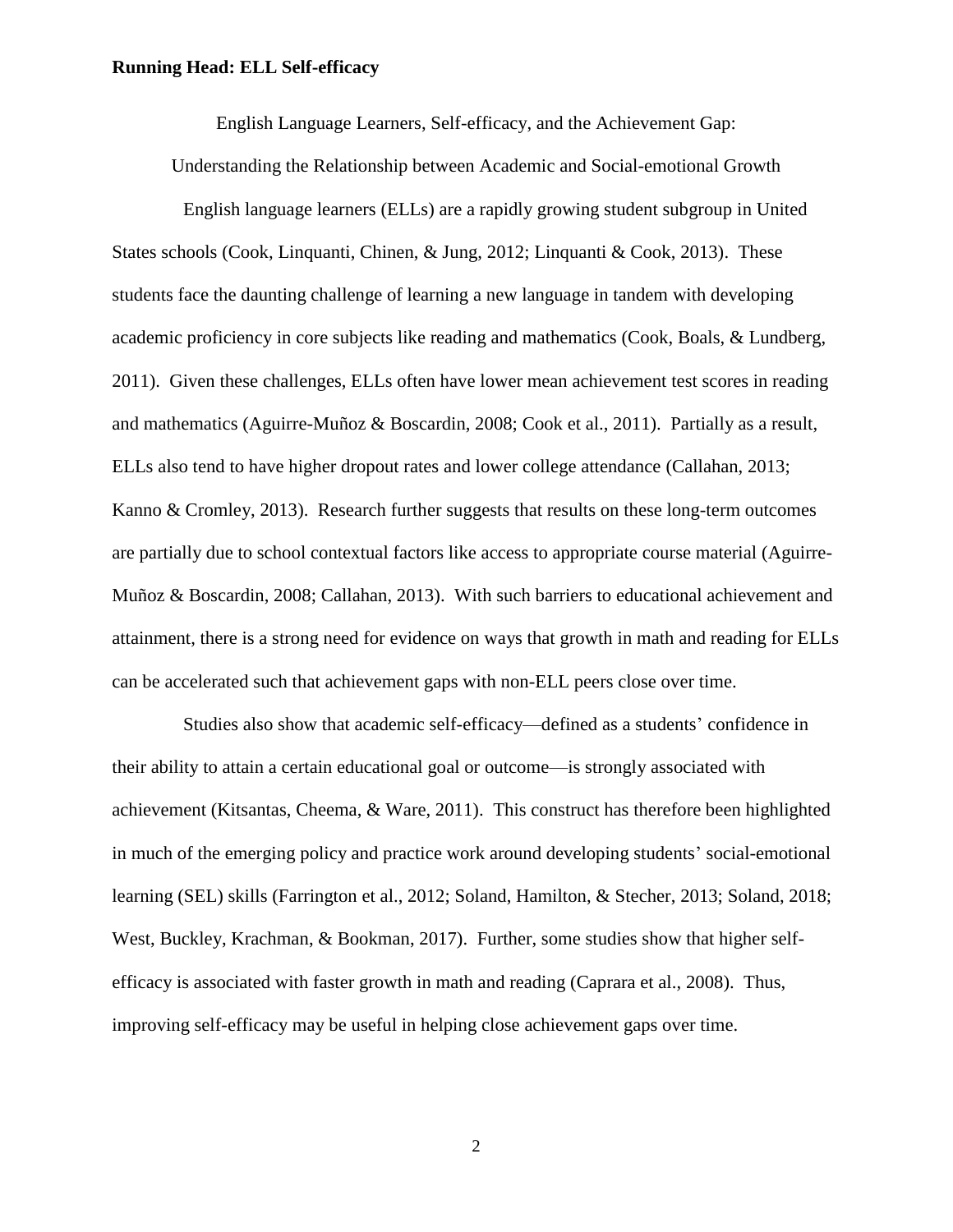Despite the importance of academic growth for ELLs, few studies consider the relationship between achievement and self-efficacy for this subgroup. This study begins to close the gap in the literature by using four years of vertically scaled achievement test data and selfefficacy survey scores to examine how the two outcomes are related, including how they grow in tandem for ELLs. The data are for ELLs attending middle school in a large urban district in California where more than 90% of students are Hispanic and low-income, and over a third of those students enter Kindergarten as ELLs. In short, while the sample may not be representative of the average U.S. district, it represents exactly the sort of context in which the issues investigated are of paramount importance. Using these data, three research questions are addressed:

- 1. Does self-efficacy differ for ELLs versus non-ELLs?
- 2. Do growth patterns in self-efficacy and achievement differ for ELLs versus non-ELLs?
- 3. Does self-efficacy mediate growth in achievement for ELLs?

In the remainder of the study, background on what is known about achievement, selfefficacy, and their relationship for ELLs is discussed, then methods and findings are presented followed by a discussion of their implications.

#### **Background**

Academic self-efficacy is one of the most studied SEL constructs. Therefore, only research directly pertinent to the association between achievement and self-efficacy for ELLs will be reviewed. Particular focus is given to the ways that race/ethnicity relate to self-efficacy and achievement, as well as how self-efficacy can mediate the relationship between race and achievement.

#### **ELL Achievement**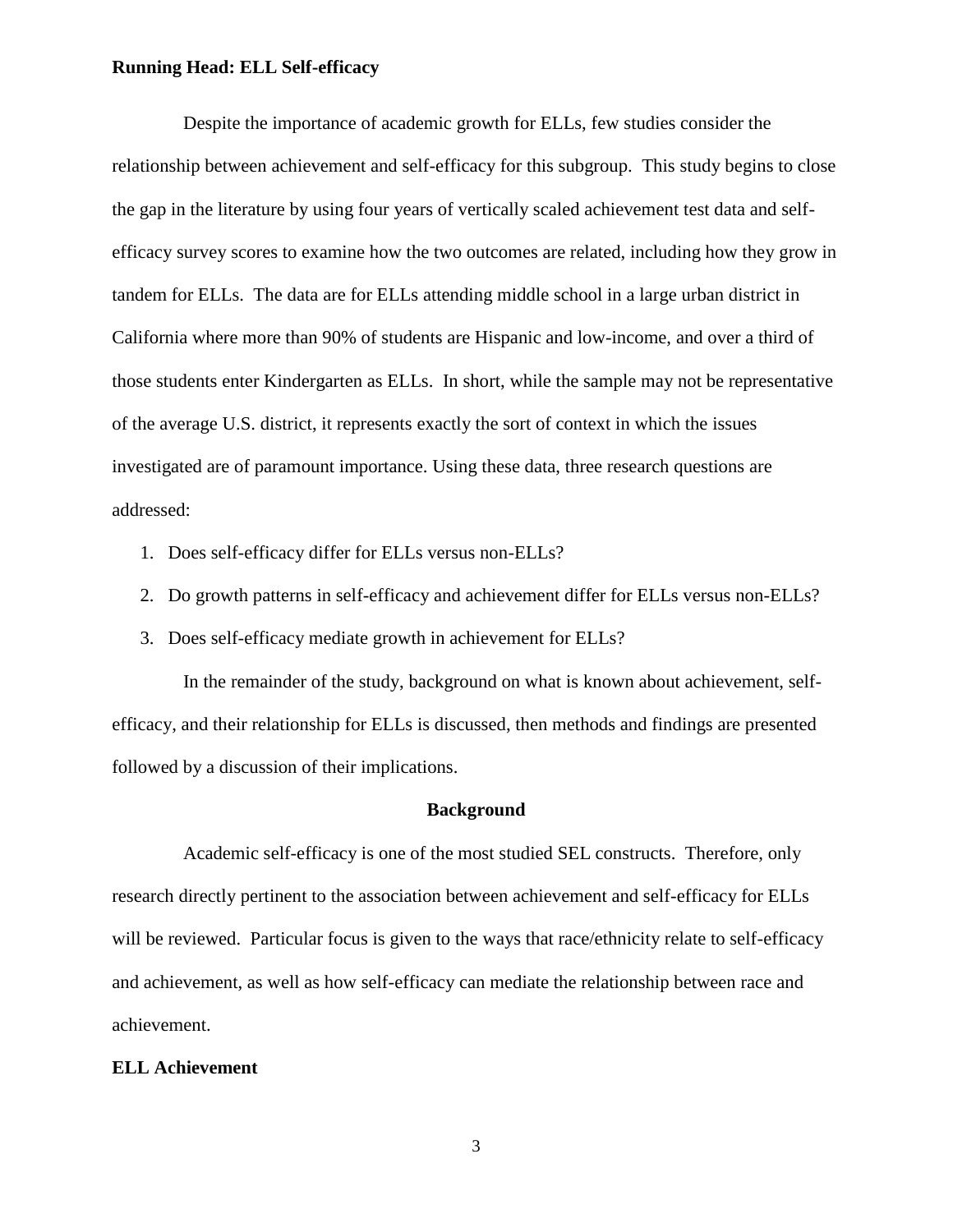On average, ELLs perform below grade level in every subject tested for federal accountability (Cook et al., 2011). On the National Assessment of Educational Progress (NAEP), nearly half of ELLs in  $4<sup>th</sup>$  grade and over 70% in  $8<sup>th</sup>$  grade performed "below basic" in math (Cook et al., 2011; Fry, 2008). Gaps between ELLs and non-ELLs in reading were also large, with ELLs scoring 36 points below their native-speaking peers in 4<sup>th</sup>-grade reading and 44 points below in 8<sup>th</sup> grade reading on the 2011 NAEP. The vast majority of ELLs are below proficient based on state reading achievement tests, though proficiency rates increase substantially as ELLs become proficient on English language tests (Cook et al., 2011; Fry, 2008). Given the state of ELL achievement, it is not entirely surprising that ELLs are twice as likely to drop out as their native English-speaking peers (Rumberger, 2006).

One complexity associated with comparing achievement between ELLs and non-ELLs is that, as ELLs learn English and catch up to their peers in reading, they often exit ELL status altogether, becoming what is known under federal law as "Reclassified Fully English Proficient" or R-FEP (Umansky & Reardon, 2014). Thus, under the definition of ELL used in federal law, there will always be an achievement gap between ELLs and non-ELLs because, once the gap in reading is closed, most ELLs have reclassified. As a result, many studies examine achievement, and changes in relative achievement over time (gaps), using students who were ever deemed to be ELL, which makes the group more stable (Loeb, Soland, & Fox, 2014; Matta & Soland, 2018). That is, contrasts in achievement between ELLs and non-ELLs involve defining the former as a student who was ever designated as an ELL, including after the student has been reclassified as R-FEP. Generally, the shifting nature of the ELL subgroup indicates both the complexities inherent in estimating achievement gaps for this subgroup and the importance of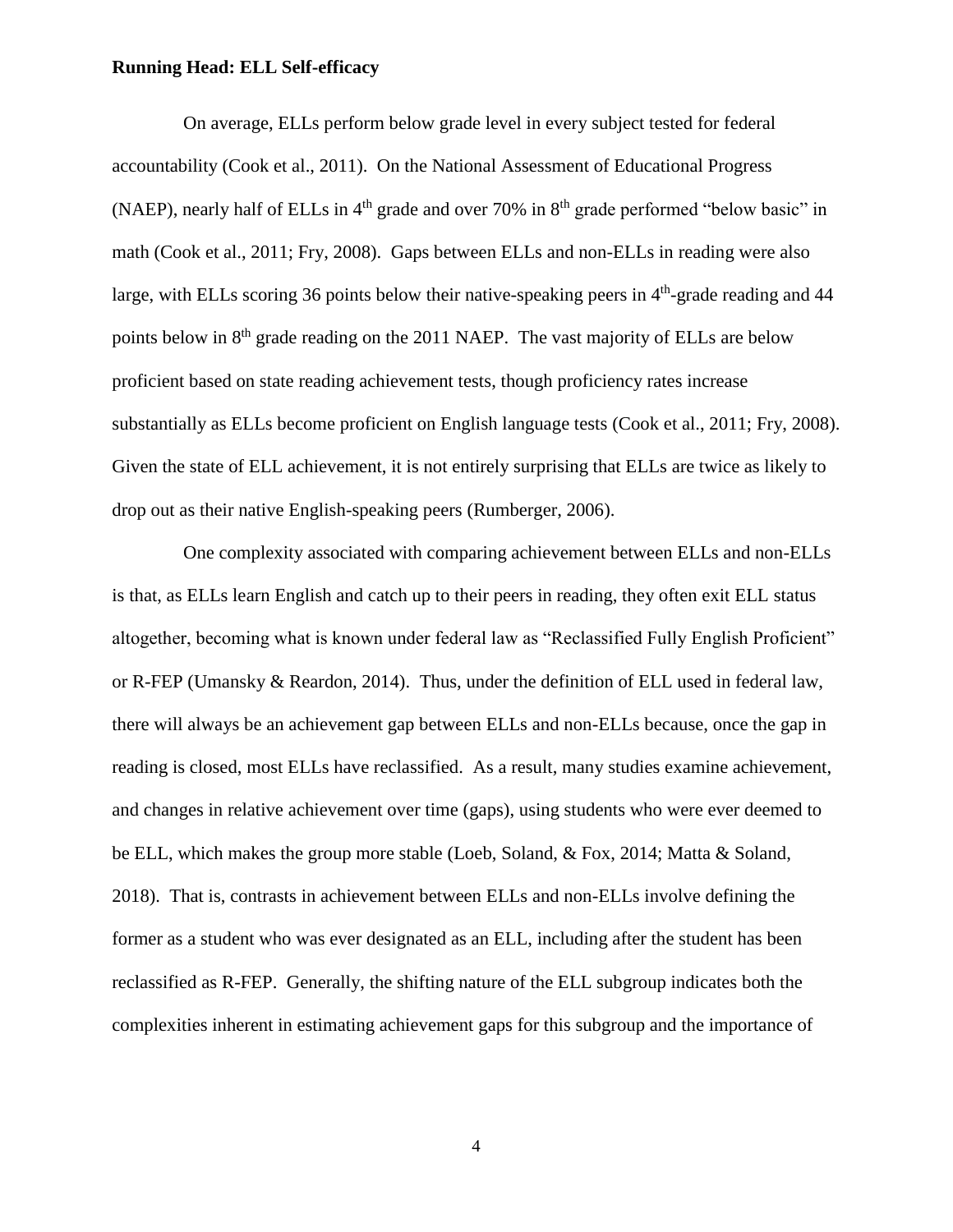closing those gaps rapidly in order to reclassify students such that they have the language skills to succeed in mainstream classrooms.

#### **Self-efficacy, Achievement, and Race/Biological Sex**

Self-efficacy refers to how individuals judge their own abilities to perform certain tasks or actions (Bandura, 1986, 1993). The higher a person's self-efficacy, the more that person believes he or she will be able to successfully complete a certain action or perform at a particular level (Bandura, 1993). Bandura (1993, 1994) arguesd that self-efficacy is the foundation of human motivation: without belief in one's ability to accomplish a task, there is little incentive to undertake it. In education, the construct of self-efficacy measures a student's confidence in his or her ability to attain a certain educational goal or outcome, such as the ability to do well on a test or earn good grades in class. As an example of this theory in action, Zimmerman (2000) showed that student self-efficacy predicts motivation to learn, including students' activity choices, effort, persistence, and emotional reactions to difficult situations. Given the impact of self-efficacy on motivation and persistence, the construct is associated with grades, educational attainment, and achievement (Zimmerman, Bandura, & Martinez-Pons, 1992). Research further shows that growth in math and reading over time are associated with growth in self-efficacy as students move through school, suggesting that improving self-efficacy may be useful in closing achievement gaps (Caprara et al., 2008).

Research also finds that academic self-efficacy is associated with race and ethnicity, especially in particular educational contexts. For example, Vuong, Brown-Welty, and Tracz (2010) found that demographic factors influence self-efficacy, and that self-efficacy beliefs affect the GPA and persistence rates of first-generation college students. These persistence rates were further impacted by school contextual factors like size of the institution (Vuong, Brown-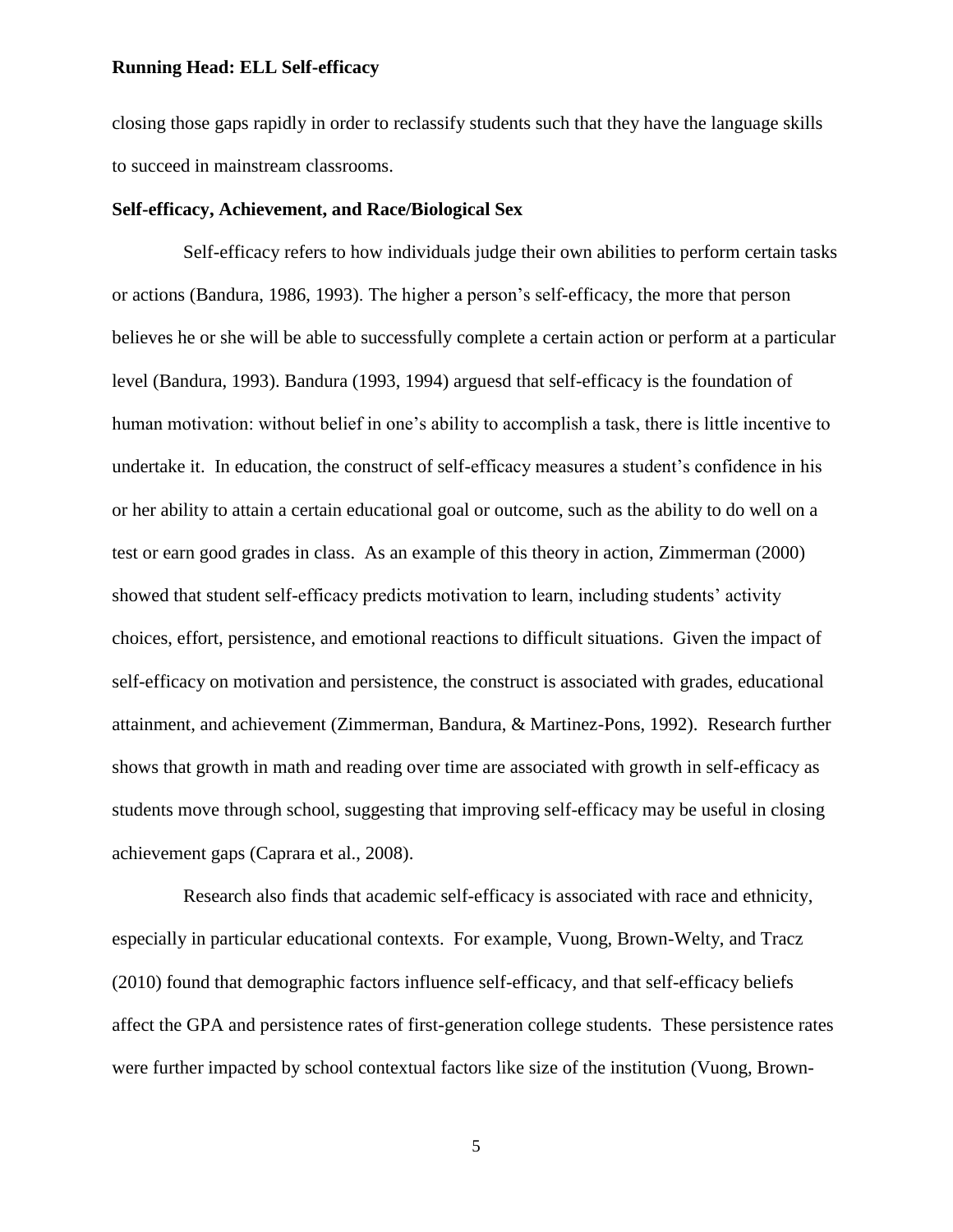Welty, & Tracz., 2010). Kitsantas, Cheema, and Ware (2011) showed that black students often report lower self-efficacy than white students, and that introducing self-efficacy concepts into math assignments helped close the achievement gap in their sample. This finding provides evidence that educator interactions with students can influence self-efficacy, suggesting teachers may be in a position to improve self-efficacy among minority students (Kitsantas et al., 2011; Schunk & Meece, 2006).

Similar findings on race and biological sex have emerged when specifically studying middle school students. Research shows that SEL constructs, including self-efficacy, can begin to shift as students enter middle school. For instance, during the first year of middle school, students in one study described mathematics as less valuable and reported lower levels of effort in the subject (Pajares & Graham, 1999). In the same study, high-achieving students reported lower levels of self-efficacy during that time span. Research also shows that the relative math and science self-efficacy of boys versus girls can shift during middle school, though the direction is not always consistent (Britner & Pajares, 2006). Related work indicated that, in middle school, white students had higher science self-efficacy than their non-white peers (Britner & Pajares, 2001). Oftentimes, these differences in self-efficacy on the basis of race and biological sex are evident when students enter middle school (Usher & Pajares, 2006).

There is also evidence that academic self-efficacy can mediate the association between achievement and other predictors of achievement, including race and biological sex. For instance, Pajares & Miller (1994) showed that biological sex and prior experience influenced mathematics problem solving largely through the mediational role of self-efficacy. Related work indicated that mathematics self-efficacy is a mediator between mathematics attitude and achievement with potential differences in relevant parameter estimates based on student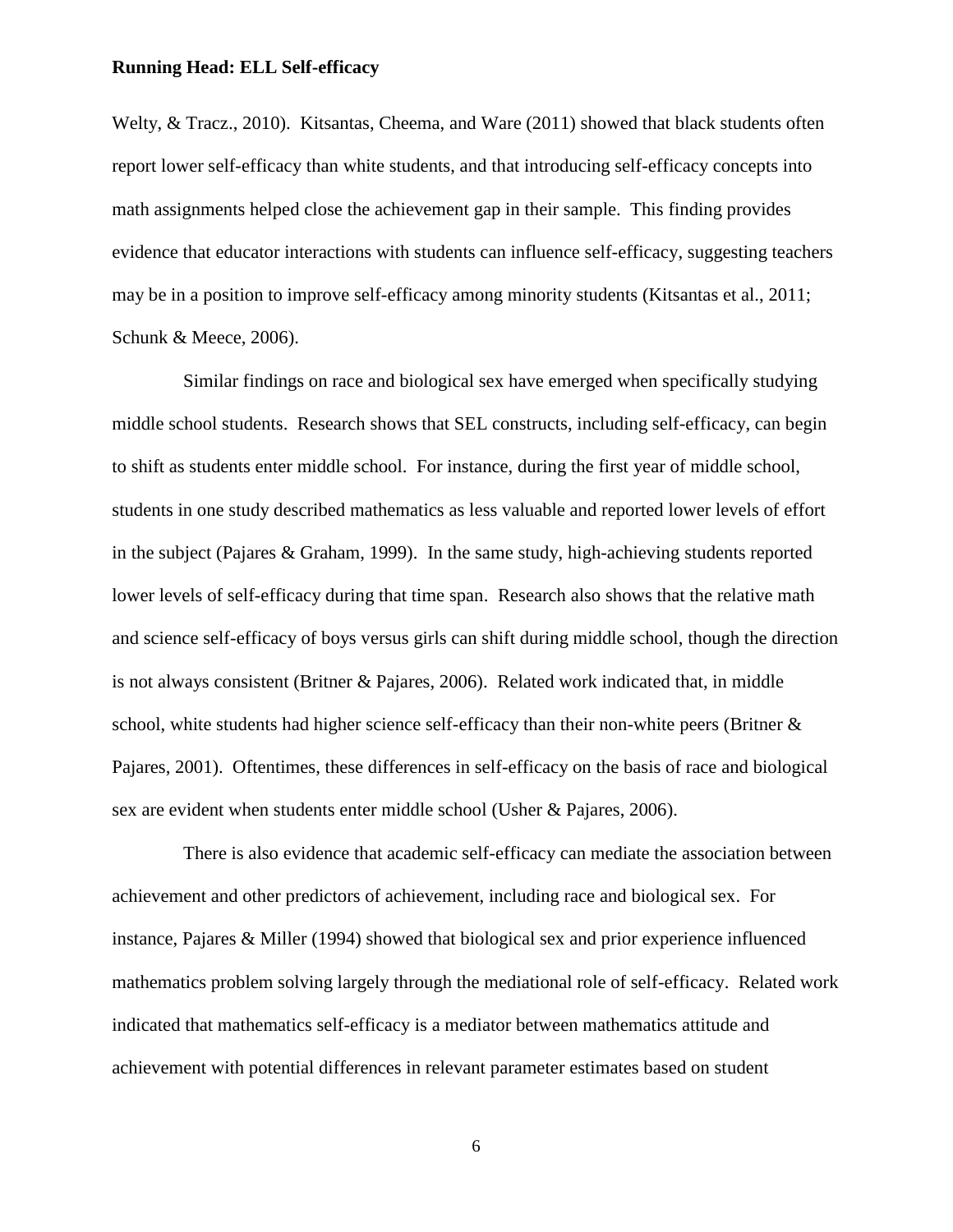demographics (Randhawa, Beamer, & Lundberg, 1993). Similarly, Fast et al. (2010) showed that the effect of classroom environment on achievement was mediated by academic selfefficacy.

#### **ELLs and Factors Related to Self-efficacy**

Only one prominent study to date has examined the relationship between self-efficacy and achievement for ELLs. Lewis et al. (2012) found that having caring teachers bolstered selfefficacy in math for ELLs, which in turn shared a positive association with math test scores. The same study also showed that teacher caring's association with achievement was mediated less by self-efficacy for ELLs than non-ELLs.

Although there are not many studies that directly examine the academic self-efficacy of ELLs, a range of studies provide indirect evidence that self-efficacy could be different (and, most plausibly, lower) for ELLs. First, there is an established association for ELLs between SEL constructs and educational outcomes like achievement and reclassification to R-FEP status. For example, studies show that SEL mindsets like academic belonging are factors in how long it takes students to attain English proficiency and whether they finish high school (Castro-Olivo, Preciado, Sanford, & Perry, 2011). Other research has found that self-efficacy can shift as students engage in learning a foreign language and develop mastery over time (Mercer, 2012). Perhaps most relevant to the current study, Niehaus and Adelson (2013) used structural equation models (SEMs) to examine the relationship between achievement, academic self-concept (a construct directly related to self-efficacy), and the presence of "social-emotional problems" (p. 810) among ELLs. Using the Early Childhood Longitudinal Study, Kindergarten Cohort (ECLS-K), they found a strong association between social-emotional problems and achievement, but a nonsignificant correlation between self-concept and achievement for ELLs.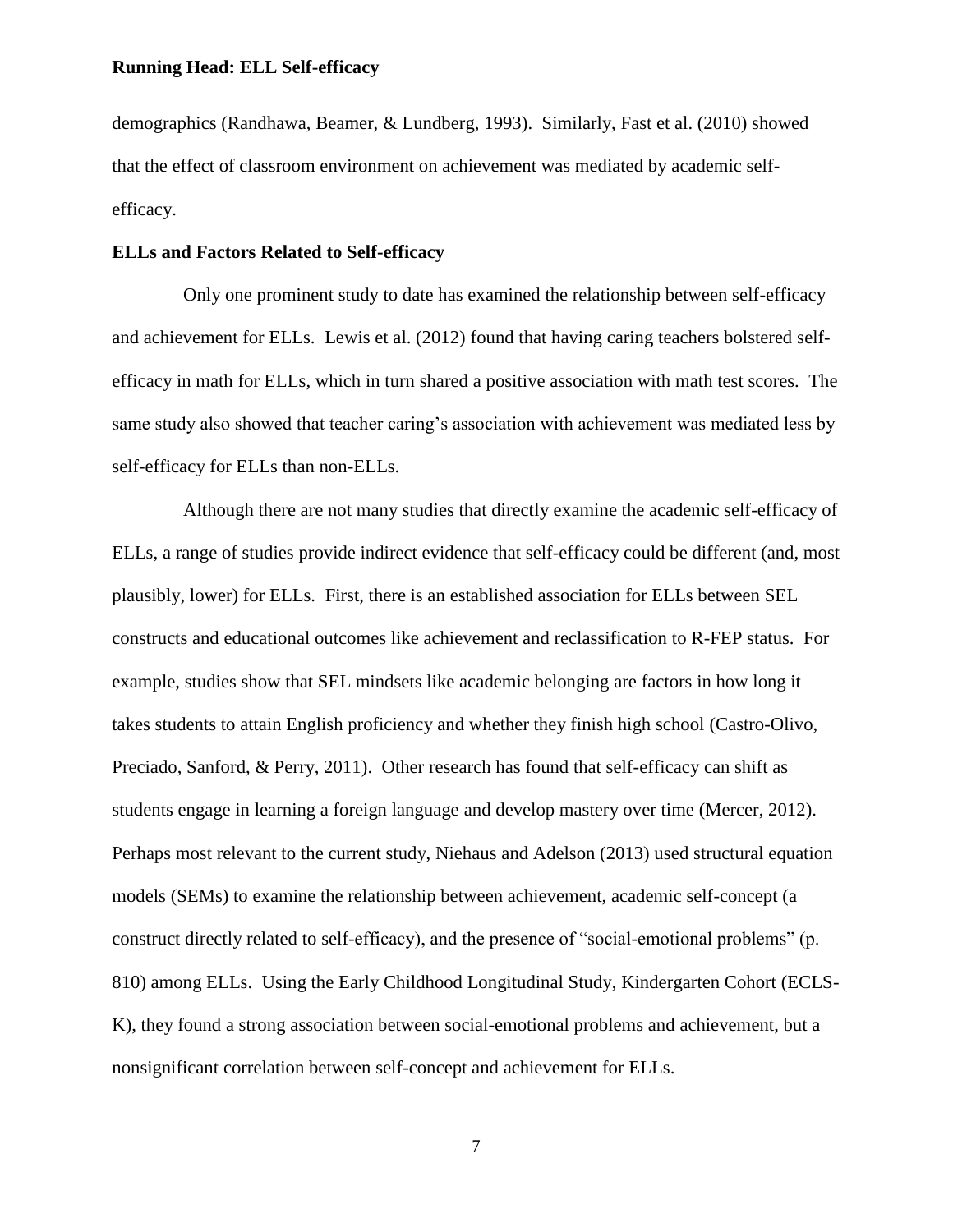There is also evidence that being considered an ELL can, at times, be stigmatizing for students, which could affect self-efficacy. Dabach (2014) conducted a qualitative study and found that placing ELLs in separate classrooms designed to facilitate their English language proficiency actually led to those students doubting their own intelligence. In similar work, Gandara and Orfield (2010) showed that the excessive segregation of ELLs in Arizona schools was likely harmful to students' achievement and social-emotional development. Relevant to the sample used in this study, research suggests that, especially in middle school when students become long-term ELLs, emotional needs are consistently denied or ignored (Valenzuela, 1999) and students begin to "face reality" when it comes to their status as ELLs (Rubinstein-Avila, 2003, p. 133). More generally, the tracking of ELLs in middle and high school has been shown to limit students' opportunity to learn, which could be affect academic self-efficacy (Callahan, 2005).

#### **Data, Measures, and Analytic Strategy**

#### **Data**

The data come from a large urban school district in California. In the district, more than 95% of the students are Hispanic, and more than 30% enter the district as ELLs. The study focuses on a cohort of students who began in  $5<sup>th</sup>$  grade in the 2014-15 school year and ended the study in 8<sup>th</sup> grade in the 2017-18 school year. The cohort was not intact: students could move in and out of the sample at any time. A single grade cohort was used to examine growth in achievement and self-efficacy over time in order to avoid confounding across-grade differences in SEL scores (West et al., 2017). A middle school cohort in particular was utilized because the SEL survey administered by the district (described in more detail below) differed slightly for elementary and middle school grades; therefore, middle school was emphasized to ensure the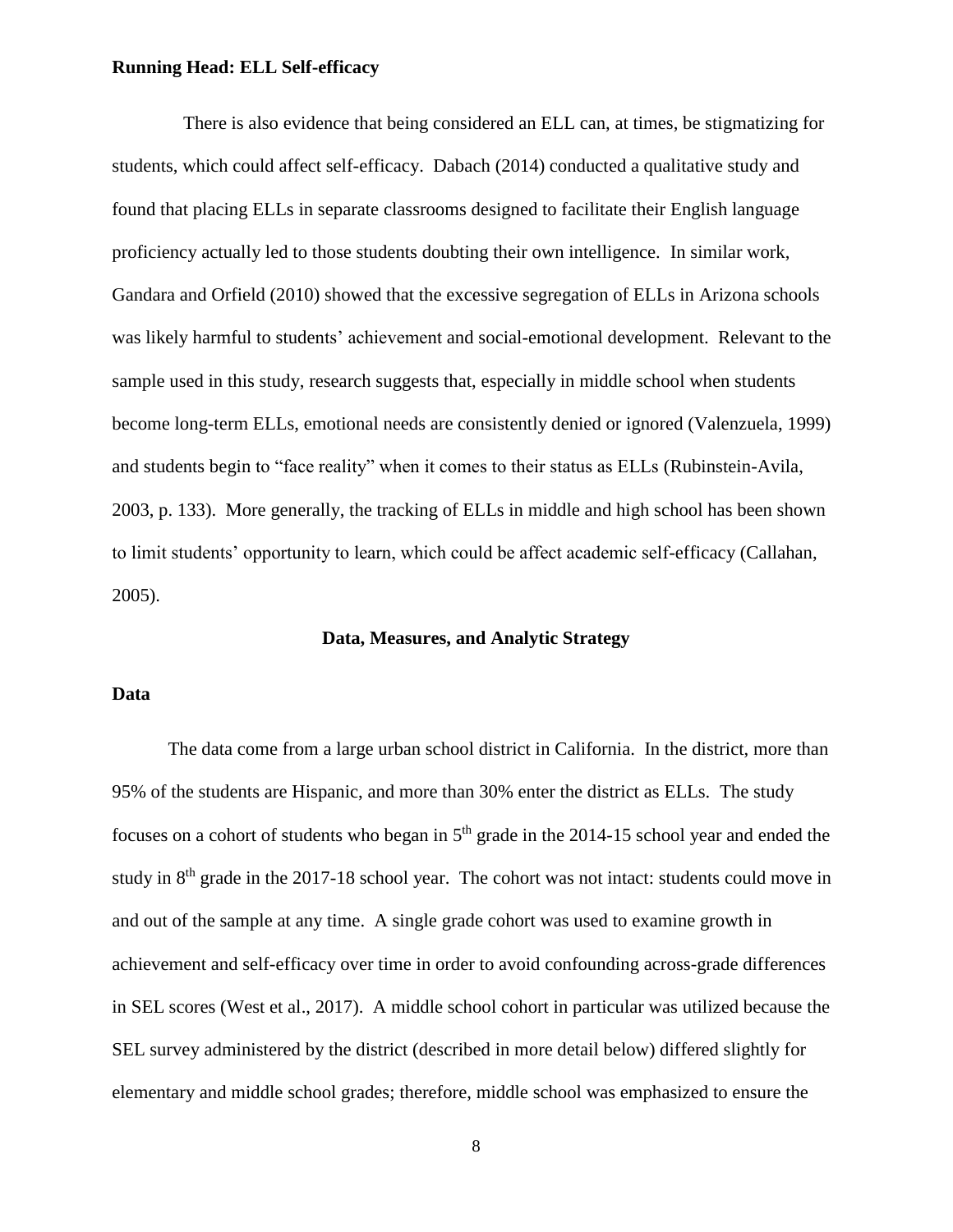measure did not change between years. However, results were not sensitive to using a different cohort, nor to combining two cohorts. Table 1 presents descriptive statistics for the sample.

As discussed in the background section, a challenging with comparing relative achievement for ELLs versus non-ELL is that, as gaps close, ELLs often become reclassified as R-FEP. To address the issue, an approach used in prior research was taken, namely examining achievement contrasts between non-ELLs and students who were designated ELL at any point during the sample (Loeb et al., 2014; Matta & Soland, 2018). To make this approach more concrete, Table 2 shows a breakdown of the sample based on the ELL and non-ELL designation used. As the table demonstrates, non-ELLs consisted of students who were never considered ELL (English only, or EO), or who took a language screener upon school entry and reported speaking another language, but were not classified as ELL on the basis of a language proficiency test (Initially Fluent English Proficient, or I-FEP). Meanwhile, the ever-ELL category consists only of students who began 5<sup>th</sup> grade as ELLs (Limited English Proficient, or LEP). Over time, some of those students reclassified as R-FEP. As detailed below, sensitivity analyses were conducted by including and excluding R-FEP students from analyses.

#### **Measures**

**Achievement.** Students in the district took MAP Growth, an assessment of math and reading achievement. The tests are vertically scaled, which helps support the use of scores in growth models. MAP Growth is often administered in fall and spring terms, though this study mainly used spring scores since those tests were administered during the same time period as the self-efficacy survey. MAP Growth is a computer-adaptive test, which means students receive content matched to their estimated achievement level, helping avoid instances where students are receiving content that is extremely difficult or easy for them. In tandem, these attributes of MAP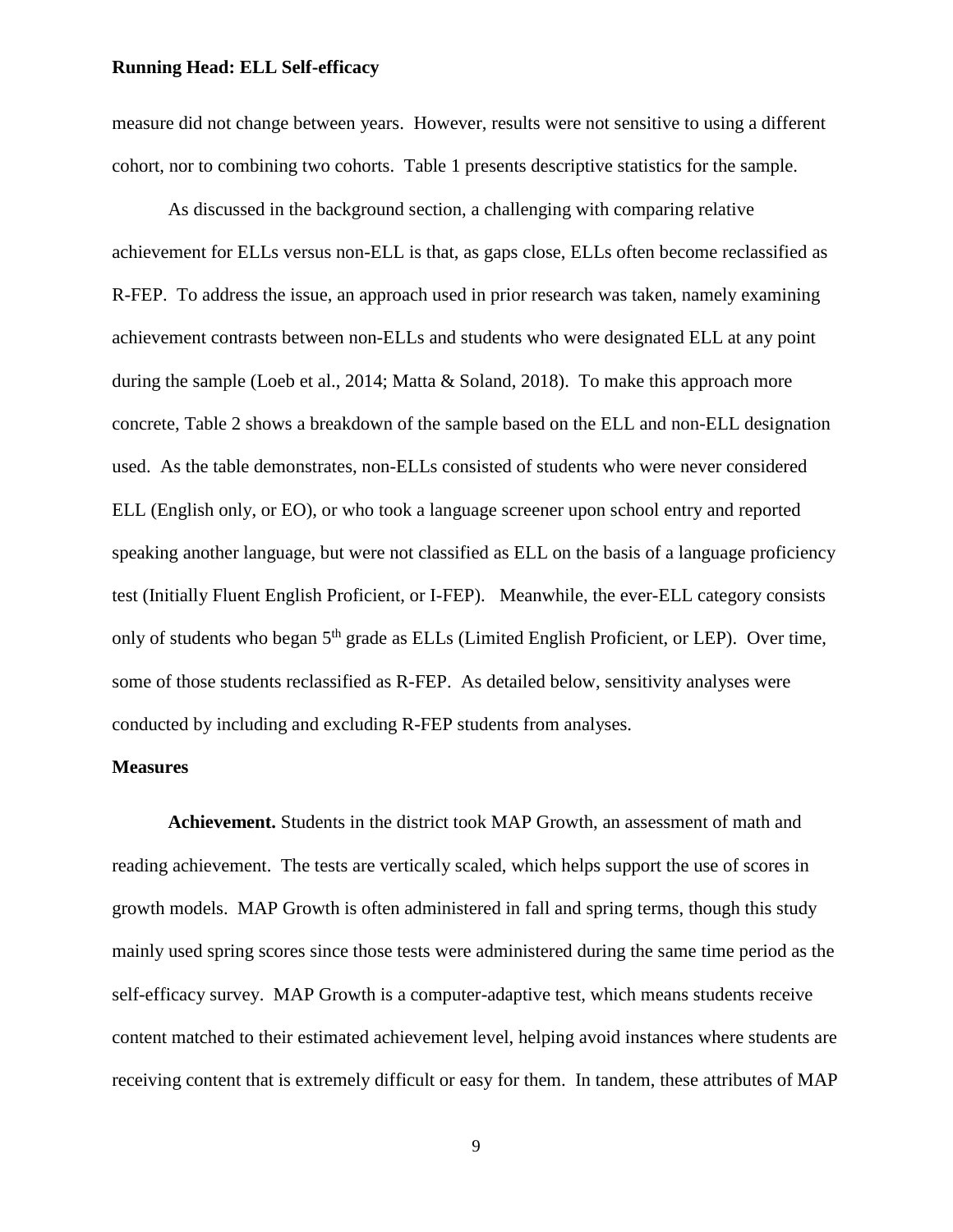Growth mean that growth can be estimated on a consistent and comparable scale for all time periods and grades in the study, even for students performing below grade level.

Estimated reliability of MAP Growth achievement test scores is high due to the computer-adaptive design. Each test takes approximately 40 to 60 minutes depending on the grade and subject area. Students respond to assessment items in order (without the ability to return to previous items), and a test event is finished when a student completes all the test items (typically 40 items for reading). Thus, the test is long enough that, when combined with its adaptivity, the student-specific standard error of measurement is generally small (Thum & Hauser, 2015). Because the test uses Item Response Theory to score responses, student-level rather than test-level reliabilities are generally reported. However, estimates of test-level reliabilities (Cronbach's alpha) for MAP Growth generally exceed .95.

**Self-efficacy Survey.** The self-efficacy survey consists of four Likert-scale items. Descriptive statistics for observed scores are presented for each year of the study in Table 3 and the specific items are provided in the Appendix. These observed scores were produced by taking the mean within-person score across all four items. Thus, with five possible response categories, plausible values for the within-person means ranged from one to five. Additional details on the survey can be found in West et al. (2017).

For modeling purposes, observed scores were not used. Rather, two approaches were employed, one in which models included a measurement submodel, another in which factor scores from models used to test for longitudinal measurement invariance were utilized. In general, results did not differ based on these two latent variable approaches, therefore only results using factor scores are reported. More details on the measurement model used are presented below.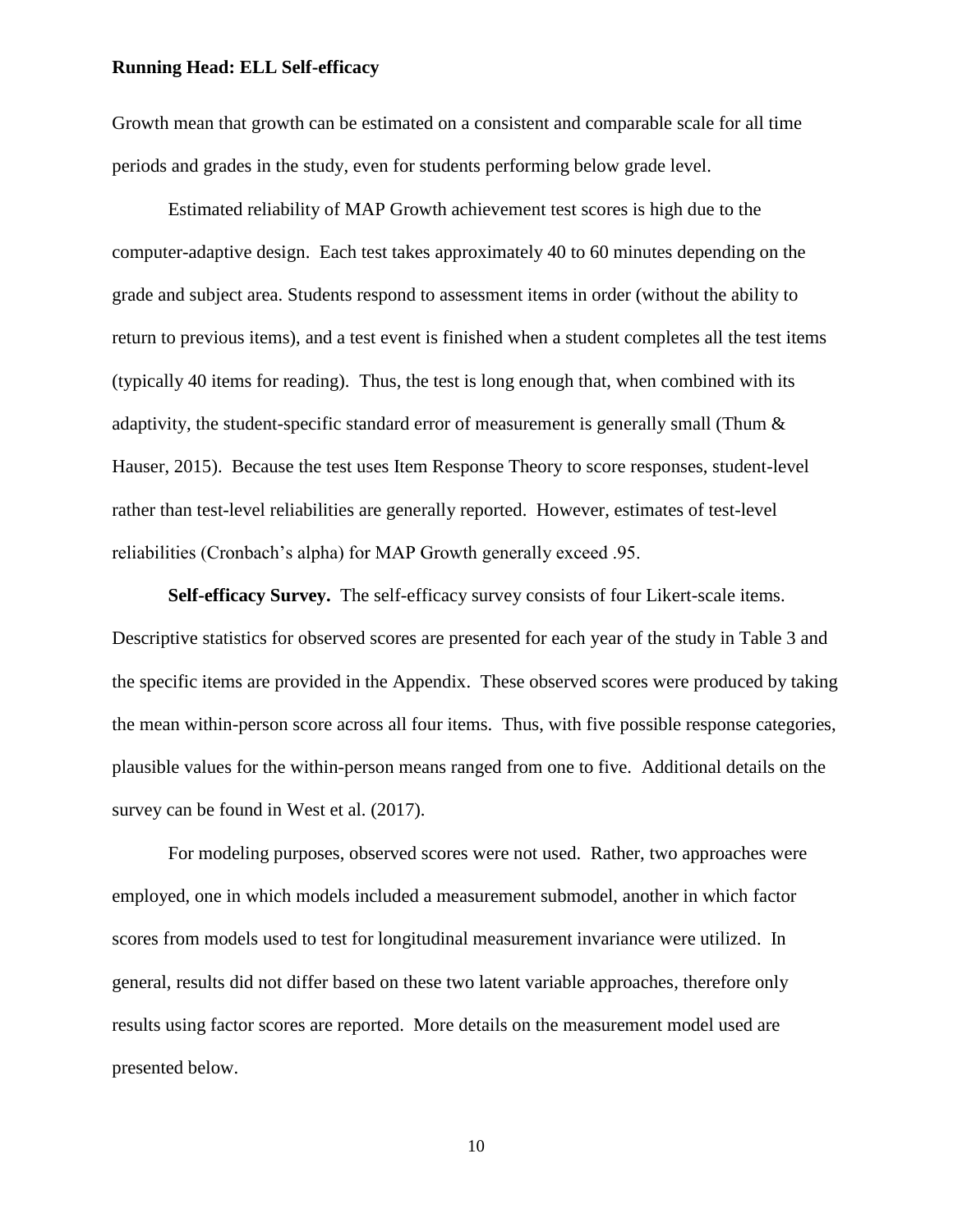#### **Analytic Approach**

For the first research question (Does self-efficacy differ for ELLs versus non-ELLs?), basic descriptive statistics were used. Specifically, mean self-efficacy and achievement test scores in reading and math were estimated by year for ELLs and non-ELLs. These mean scores were then plotted with time on the horizontal axis to show how much they differed between ELLs and non-ELLs at each timepoint.

To answer the second and third research questions on whether being an ELL is associated with growth in the three constructs (self-efficacy, math, and reading) and whether self-efficacy mediates the association between ELL status and growth, SEMs were used. Before using selfefficacy scores in a growth model, longitudinal measurement invariance tests were conducted to ensure the suitability of the scores for such uses. Details on those measurement invariance tests, including a path diagram for the model used, can be found in the Appendix.

After measurement invariance testing, the study employed conditional multivariate latent curve models (Bollen & Curran, 2006; Curran, Howard, Bainter, Lane, & McGinley, 2014). Figure 1(a) shows the multivariate SEM with joint growth models for math and self-efficacy. Per traditional SEM growth models, for the intercept random effects ( $\alpha_{math}$  and  $\alpha_{eff}$ ), all loadings were set equal to one. With *t*…*T* timepoints where  $t = 1$  and  $T = 4$  in the sample, the loadings on the growth random effects ( $\beta_{math}$  and  $\beta_{eff}$ ) were constrained equal to *T*-1. In these models, the covariance matrix of the random effects was freely estimated. As described previously, these models were fit both with a measurement submodel and using factor scores. Given the results did not change between approaches and, thus, only models using factor scores are reported, the path diagrams do not include measurement submodels.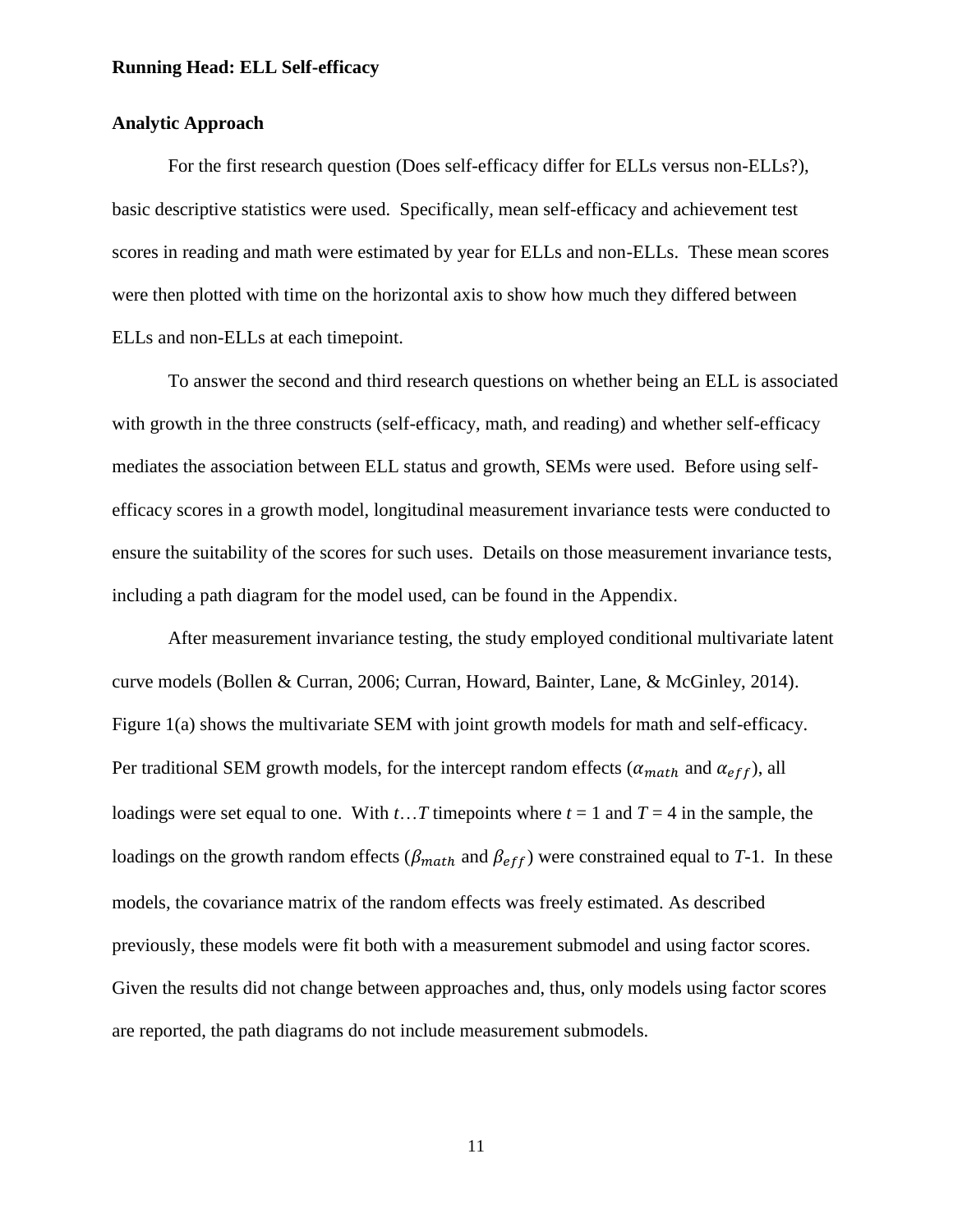Figure 1(b) then shows how the model is adapted to include ELL status as a timeinvariant covariate, as well as to consider different relationships among the latent variables germane to questions two and three. There are two primary changes to the path diagram in Figure 1(a). First, the four observed self-efficacy and math scores are now omitted from the path diagram for parsimony. Second, the covariances between the math intercept and self-efficacy slope, as well as the self-efficacy intercept and math slope, have been replaced with regression paths. Changing to regressions is not meant to suggest that the models are now causal in a quasiexperimental sense (Rubin, 2001). Replacing covariances with regressions simply represents a rescaling of the parameter and, as a result, the models are likelihood equivalent (Bollen & Curran, 2006; Curran et al., 2014). Thus, one cannot even test whether the model fits better with covariances versus regression paths. At the same time, this rescaling is useful when using timeinvariant covariates like the ELL variable to determine whether the association between ELL status and the achievement latent growth parameter is mediated by the self-efficacy latent intercept (Bollen & Curran, 2006; Curran et al., 2014).

While estimates are not causal, the final models did control for a rich set of student- and school-level covariates likely associated with both achievement and ELL status. At the student level, the covariates included socioeconomic status (free or reduced price lunch designation), parents' highest degrees obtained, special education status, and biological sex (male/female). Although some of these controls like special education status are technically time-varying, student designations shifted minimally over the course of the sample. Therefore, the variables were treated as time-invariant covariates. At the school level, covariates included measures of poverty, federal funding for low-income students (Title I), and enrollment.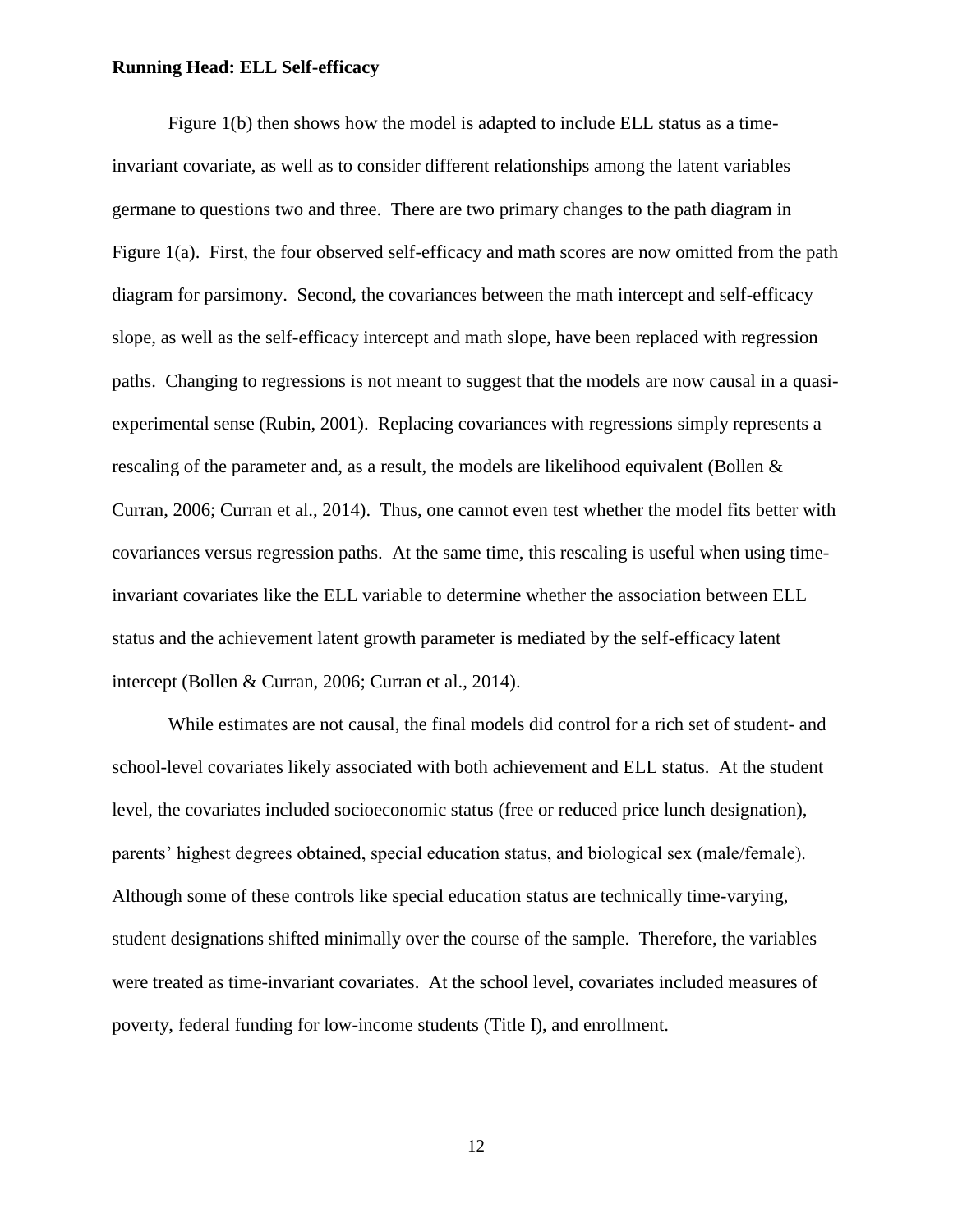All models were initially fit separately by construct (math, reading, and self-efficacy). Within a construct, growth models were fit sequentially starting with a random intercept model followed by an intercept and slope model, then finally by a model with a quadratic term. Several fit indices were used to compare model fit across functional forms including the Comparative Fit Index (CFI) and Root Mean Square Error of Approximation (RMSEA) (Bentler, 1990). Once the optimal functional forms were determined for each construct separately, model fit was examined for the multivariate models with achievement and self-efficacy included. Tables with fit statistics for models of self-efficacy scores only, achievement scores only, and both (as shown in Figure 1) are provided in the Appendix.

#### **Results**

Below, results are presented on a question-by-question basis. For Research Questions 2 and 3, results were generally insensitive to whether R-FEP students were include in the analyses in the ever-ELL category.<sup>1</sup> Therefore, only results that include them are reported.

#### **Question 1. Does Self-efficacy Differ for ELLs Versus non-ELLs?**

Figure 2 shows plots of mean self-efficacy, math, and reading scores by year and ELL status. Before turning to subgroup differences, one should note the steady decline in selfefficacy and incline in achievement between  $5<sup>th</sup>$  and  $8<sup>th</sup>$  grade. Thus, self-efficacy consistently declines for all students even while achievement grows steadily.

In general, there are gaps in math, reading, and self-efficacy favoring non-ELLs. T-tests suggest that all mean differences across constructs at a given timepoint are significant at the .01 level. To help understand the magnitude of the gaps in self-efficacy, scores were also standardized for this sample by year. As an effect size, the gaps in self-efficacy are quite large: in 2015, scores for ELLs versus non-ELLs differed by more than .35 standard deviations.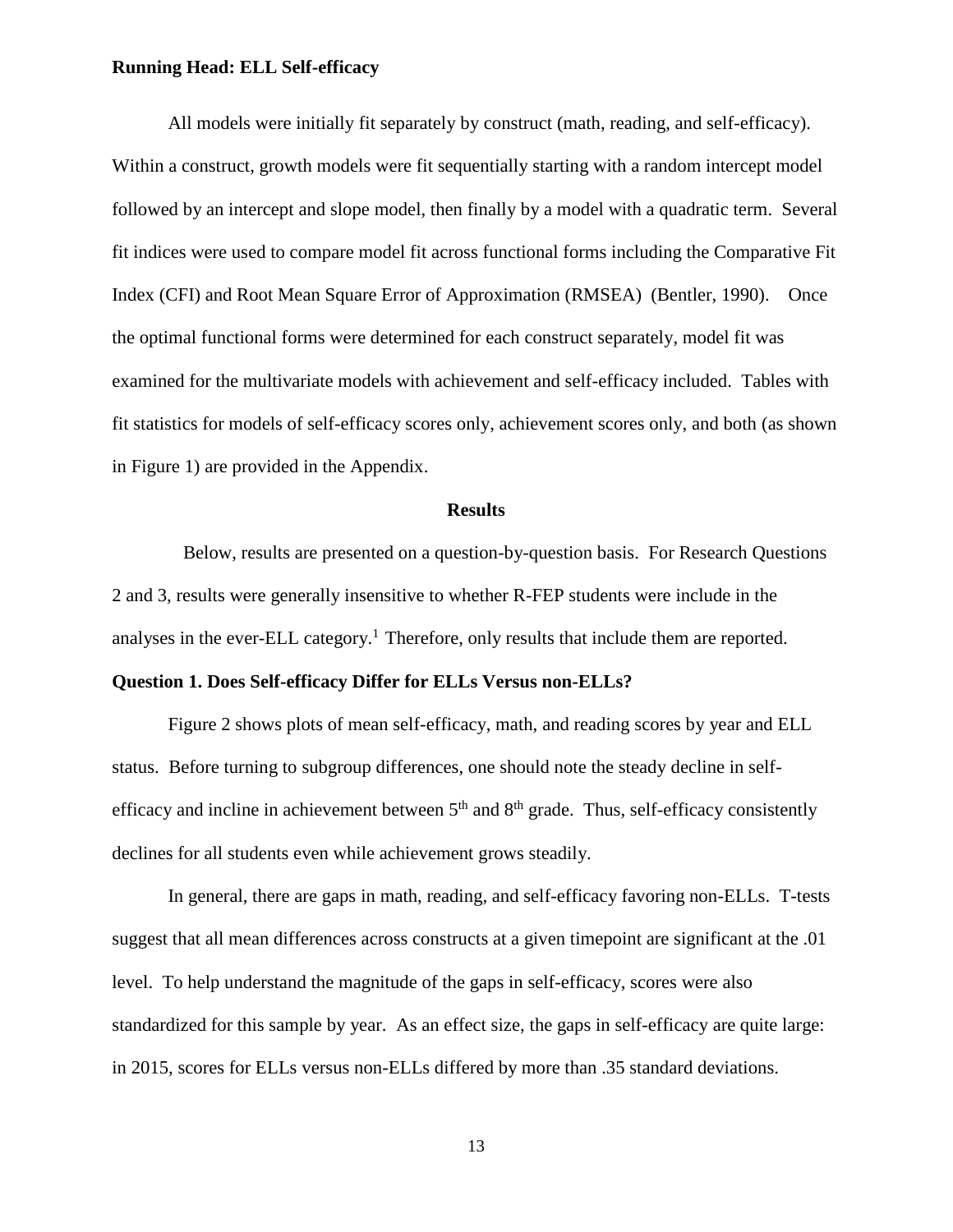Returning to the figure, there also appear to be slight differences in trends for each construct over time by ELL status. The SEMs in the study allow those potential trend differences to be tested empirically.

## **Question 2. Do Growth Patterns in Self-efficacy and Achievement Differ for ELLs Versus non-ELLs?**

Results suggest the model presented in Figure 1(b) fits the data well in both math and reading. In math, the RMSEA was .039 and the CFI was .995. In reading, the RMSEA was .045 and the CFI was .992. These statistics all suggest excellent model fit (Bentler, 1990). Details of these models and fit statistics can be found in the Appendix.

Figure 3 presents path diagrams with fully standardized coefficients in math and reading (using Mplus' StyYX command: for more details see Muthén & Muthén, 1998-2017). Before getting into comparisons of ELLs and non-ELLs, a couple of relationships bear mention. First, there is a significant and large association between the achievement and self-efficacy intercepts, as well as the achievement and self-efficacy slopes. At first glance, the high correlation between the slopes may seem counterintuitive given the finding in the first research question that achievement is going up just as self-efficacy scores are going down during the sample. To help illuminate this relationship, Figure 4 shows a scatterplot of empirical Bayes estimates of the two slope parameters. As the figure illustrates, although the slope coefficient on self-efficacy is often negative, there is still a positive association between the slopes. Finally, returning to the path diagrams in Figure 3, one should note that there is a significant association between the selfefficacy intercept and achievement slope.

Turning to the specific research question, according to the diagram, ELLs have math scores in 5<sup>th</sup> grade that are roughly .6 standard deviations lower than for non-ELLs. By contrast,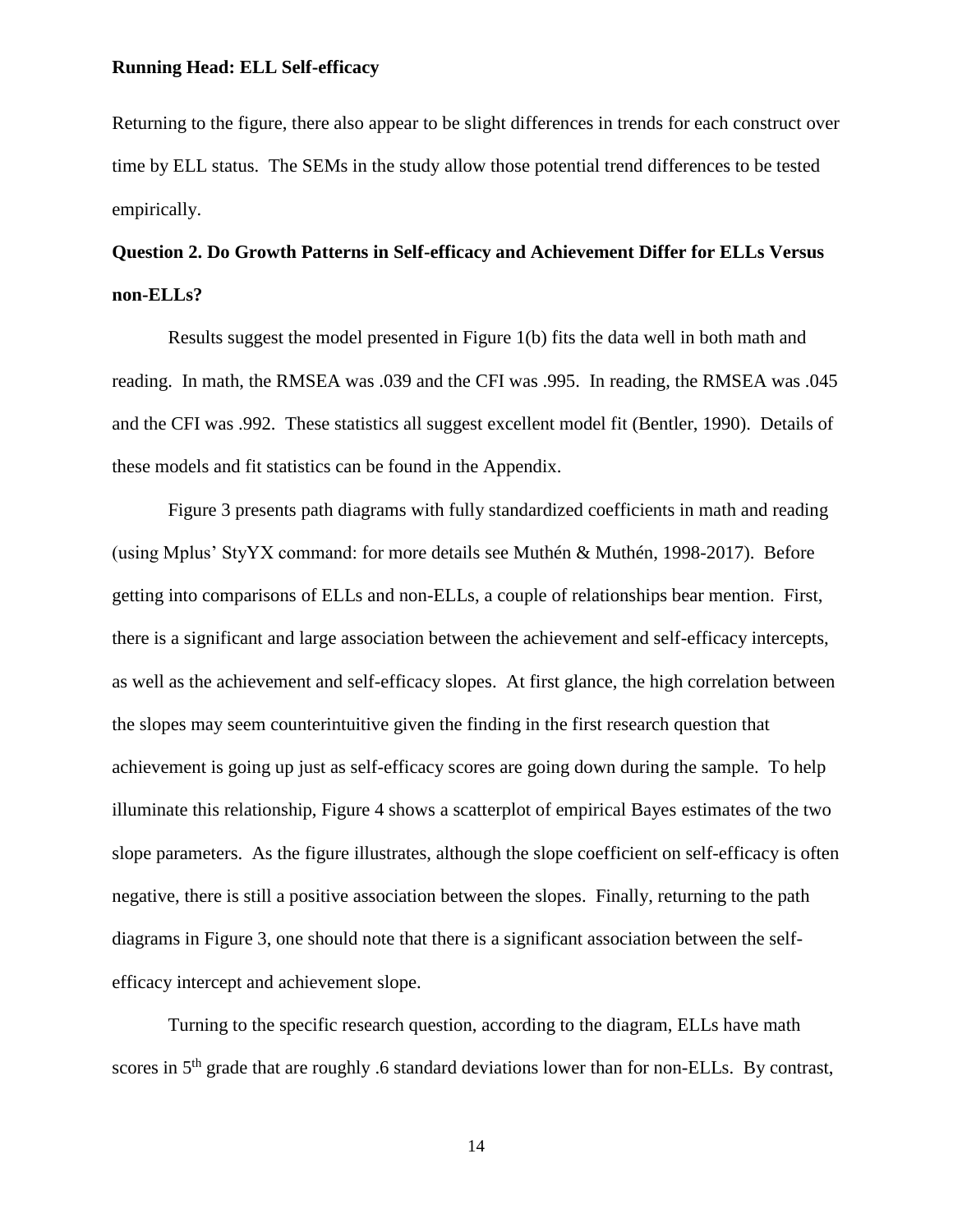the coefficient on the path from ELL status to the math slope term is indistinguishable from zero, indicating that being an ELL is not associated with faster or slower growth in math. For selfefficacy, ELLs have initial scores that are .23 standard deviations lower, but ELL status is not significantly associated with the slope on self-efficacy. Thus, ELLs start out much lower on selfefficacy than their peers, and those scores do not appear to grow more over time relative to non-ELLs.

Turning to reading, ELLs have initial achievement scores that are .65 standard deviations below non-ELLs. However, being an ELL is associated with growth in reading between 5<sup>th</sup> and 8<sup>th</sup> grade that is .13 standard deviations higher than among their peers. On its face, this finding makes sense: as ELLs continue to master English, their academic proficiency in reading begins to catch up over time (Cook et al., 2011; Umansky & Reardon, 2014). The coefficients on ELL status for the self-efficacy intercept and slope are comparable to those for the math model. In the reading model, ELLs begin with self-efficacy scores that are roughly a quarter standard deviation below those of their peers, and the relationship between ELL status and the self-efficacy slope factor is negative but indistinguishable from zero. Thus, ELLs in the sample start with low selfefficacy and fail to make up ground despite faster growth in reading.

# **Question 3. Does Self-efficacy Mediate the Association between ELL Status and**

### **Achievement Growth?**

Figure 3 also provides evidence on the relationship between growth in achievement and initial self-efficacy in 5<sup>th</sup> grade, including how that relationship differs by ELL status. In both math and reading models, the intercept in math does not appear to have any discernible association with the slope for self-efficacy. However, when regressing the achievement slope on the self-efficacy intercept, the coefficients are large and significant. In math, a one standard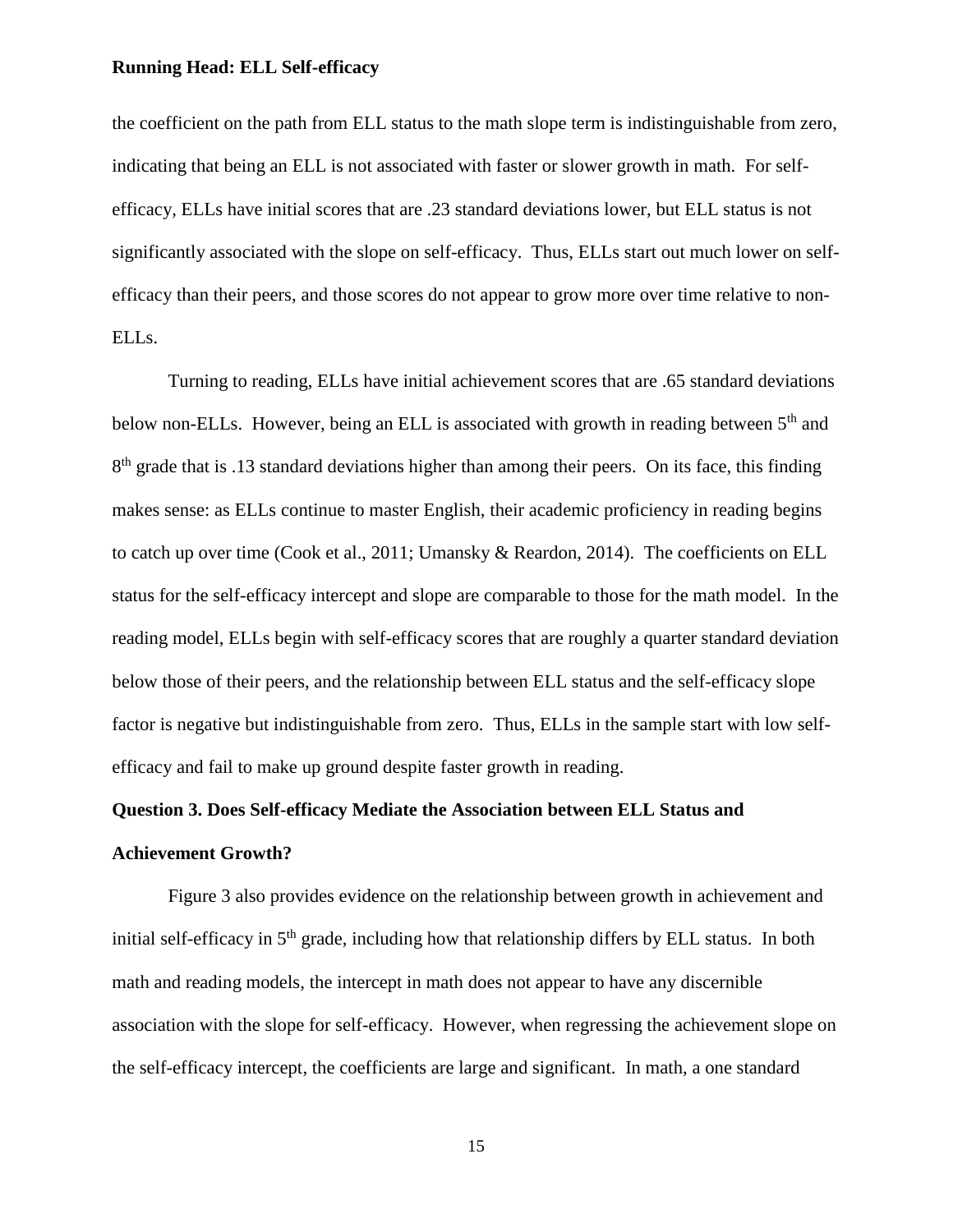deviation change in the student's self-efficacy intercept is associated, on average, with a .15 standard deviation increase in the student's growth trajectory in math. For reading, that coefficient is even higher at .19 units. Though not causal, this finding provides evidence consistent with a hypothesis that a student's initial self-efficacy is associated with the rate at which those students grow in math and reading over time.

Given these models are conditional on ELL status, the coefficients just described are for non-ELLs. As the figures show, there are differences in how the constructs relate for ELLs. In math, being ELL has no discernible direct effect on growth in math. However, ELL status has a strong indirect effect through its association with the self-efficacy intercept. The indirect effect can be calculated as  $-.233 \times .153 = -.036$ . In practical terms, given that being an ELL is negatively associated with self-efficacy in  $5<sup>th</sup>$  grade, and self-efficacy at that time point is positively associated with growth in math, ELL status has a strong negative indirect association with growth in math estimated at .036 standard deviations. That indirect (mediating) effect is significant at the .01 level.

The story is similar in reading, though ELL status does have a positive direct effect on the reading slope estimated at .13 standard deviations. However, the indirect effect of ELL status on growth in reading via self-efficacy is  $-.244 \times .187 = .046$  standard deviations (also significant at the .01 level). According to these results, the gains that ELLs see in reading over time are tempered because they also tend to start with much lower self-efficacy.

#### **Discussion**

Closing achievement gaps for ELLs is a high priority in education policy and practice (Cook et al., 2012). ELLs generally have much lower math and reading achievement than their native-speaking peers, in part because they must learn core academic content in tandem with the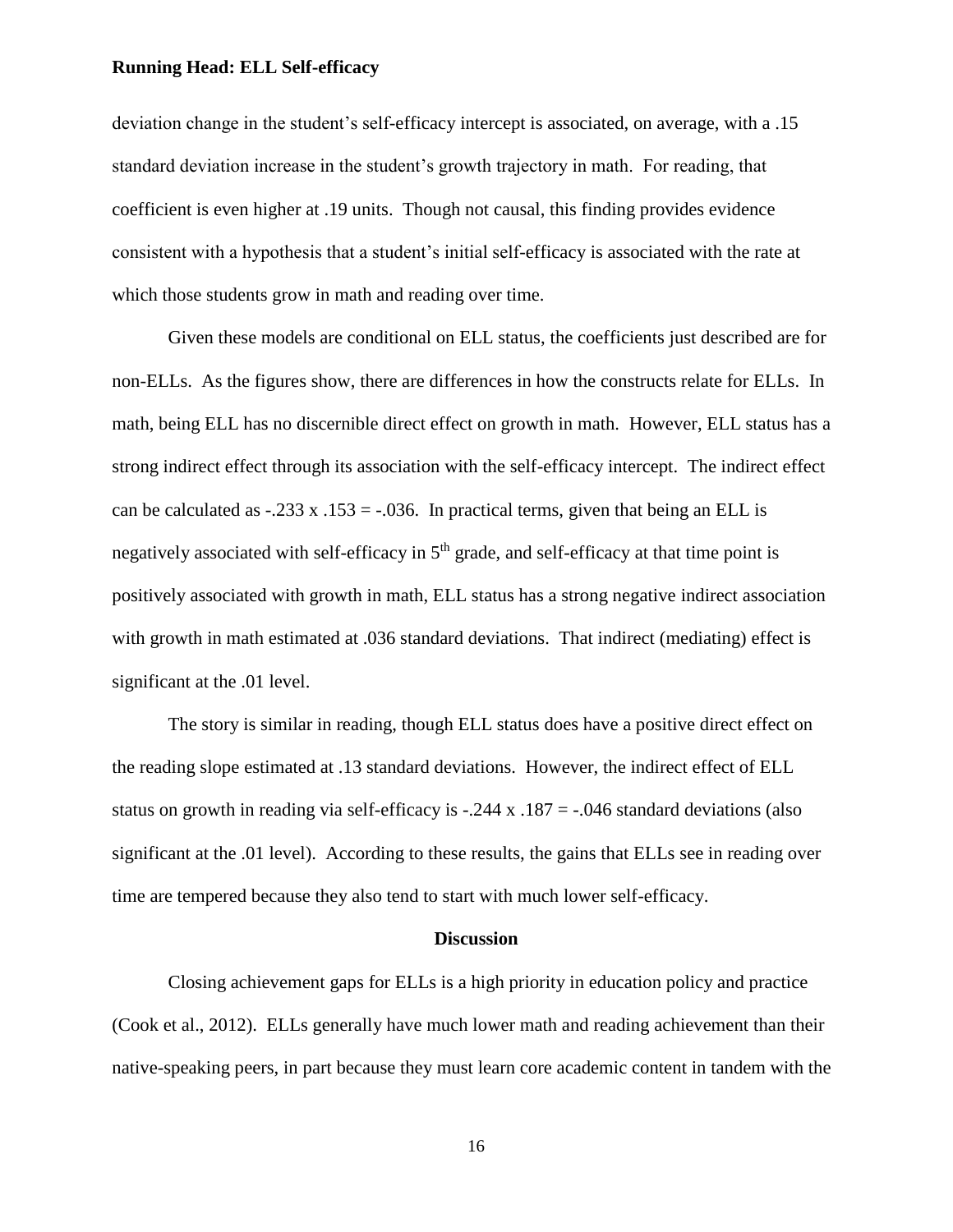English language (Cook et al., 2011; Linquanti & Cook, 2013). As a result, ELLs are much more likely to drop out of high school than other students (Rumberger, 2006). Given ELLs start with lower achievement, which carries serious consequences for their long-term educational attainment, getting them caught up to their peers in math and reading is essential.

As shown in prior literature, academic self-efficacy (a prominent construct related to SEL) is a fundamental building block of motivation, and is therefore associated with achievement, including the growth needed to shrink achievement gaps (Bandura, 1993; Caprara et al., 2008). If students do not believe they can accomplish difficult academic tasks (low selfefficacy), there is little incentive to attempt them (Schunk & Meece, 2006). Given the academic challenges ELLs face are significant (Cook et al., 2011; Linquanti & Cook, 2013), one could imagine that self-efficacy is especially important for this subgroup.

This study produces evidence that the importance of self-efficacy to ELLs may be more than conjecture. First, there are large gaps in self-efficacy between ELLs and non-ELLs, as well as in math and reading achievement. In  $5<sup>th</sup>$  grade, ELLs have self-efficacy scores that are roughly .25 standard deviations lower than for their peers. For math and reading the gap is even larger at roughly .6 standard deviations in both subjects. Thus, ELLs in the district studied begin middle school with not only an achievement gap, but also a self-efficacy gap.

Results further show that this gap in self-efficacy does not change much between  $5<sup>th</sup>$  and 8<sup>th</sup> grade. In the SEMs used, the coefficient on ELL status is not significant when the dependent variable is the self-efficacy growth term in the model. That is, model results indicate that ELLs start with much lower self-efficacy, but do not appear to gain ground by the end of middle school. Notably, this self-efficacy gap largely remains stable despite there being a positive association between ELL status and growth in reading. Therefore, ELLs appear to gain no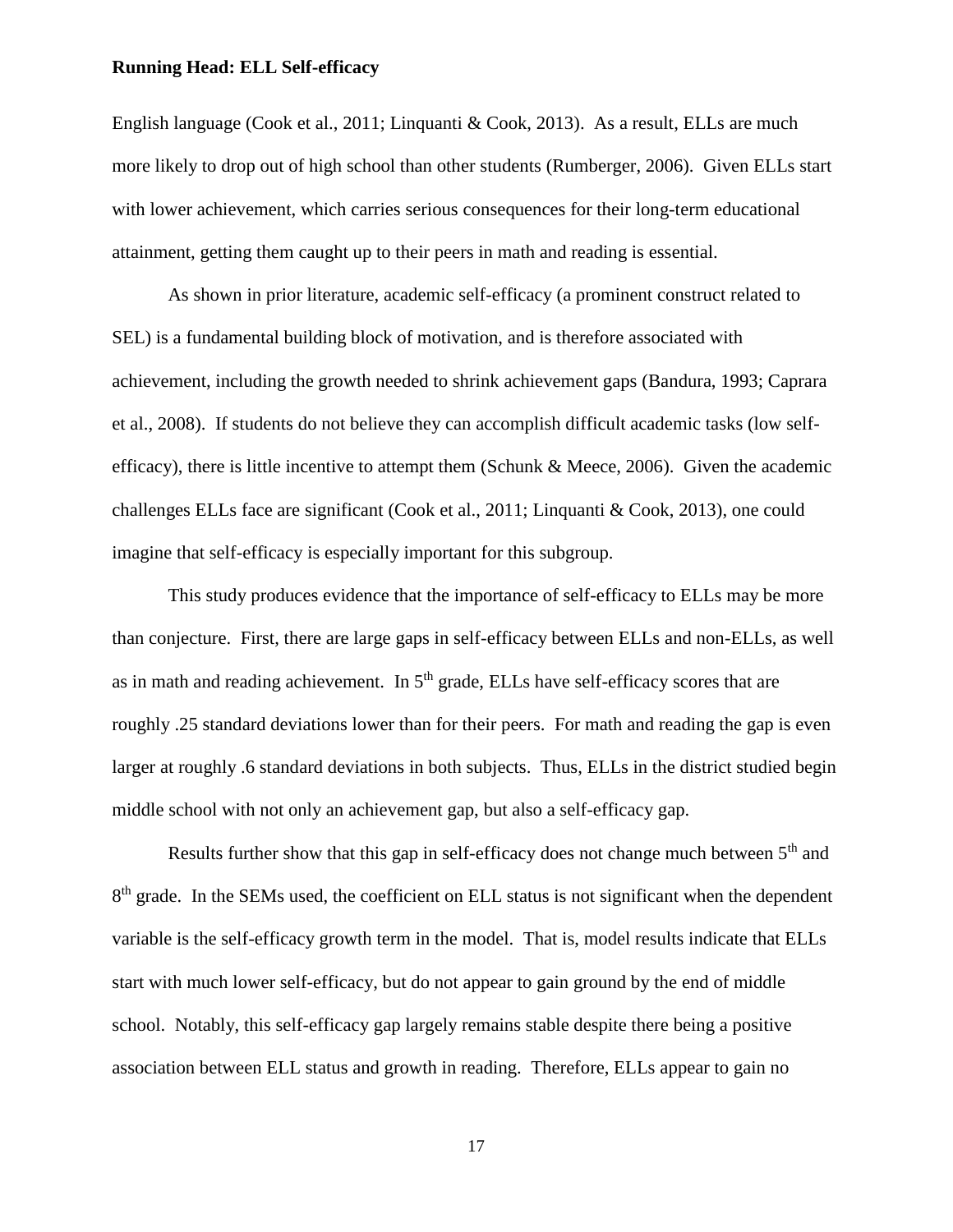additional confidence in their academic abilities despite having a slope on reading achievement that is .13 standard deviations higher than for non-ELLs.

Findings also indicate that being ELL has a significant indirect association with growth in math and reading through the gap in self-efficacy in  $5<sup>th</sup>$  grade. According to the models, selfefficacy in  $5<sup>th</sup>$  grade is associated with growth in math and reading, and thus the lower selfefficacy among ELLs in  $5<sup>th</sup>$  grade is associated with growth in achievement for that subgroup (self-efficacy mediates the relationship between achievement and ELL status). In reading, being an ELL is associated with a .13 standard deviation increase in the slope on achievement. At the same time, that slope is also -.05 standard deviations lower because ELLs start with such low self-efficacy, which is associated with growth in reading. For math, there is no statistically discernible relationship between ELL status and growth, at least not directly. However, indirectly through  $5<sup>th</sup>$  grade self-efficacy, that math slope is -.04 standard deviations lower for ELLs. This result, though not to causal, is in-line with a theory that being an ELL reduces growth in math in part because that subgroup lacks self-confidence in the subject.

Beyond ELLs, these findings provide new evidence that may further justify the growing focus on SEL competencies in education policy and practice (Farrington et al., 2012). One reason for the increased emphasis on SEL is the association between related constructs and achievement, which could provide another option for addressing achievement gaps (Farrington et al., 2012; West et al., 2017). This study shows that, for at least one SEL-related construct and student subgroup, lower SEL scores are associated with decreased growth in math and reading. Therefore, a lack of belief among students in their academic abilities may be contributing to the slow rate at which achievement gaps are closed. In short, not only are SEL mindsets and competencies likely important to finishing high school and attending college (Farrington et al.,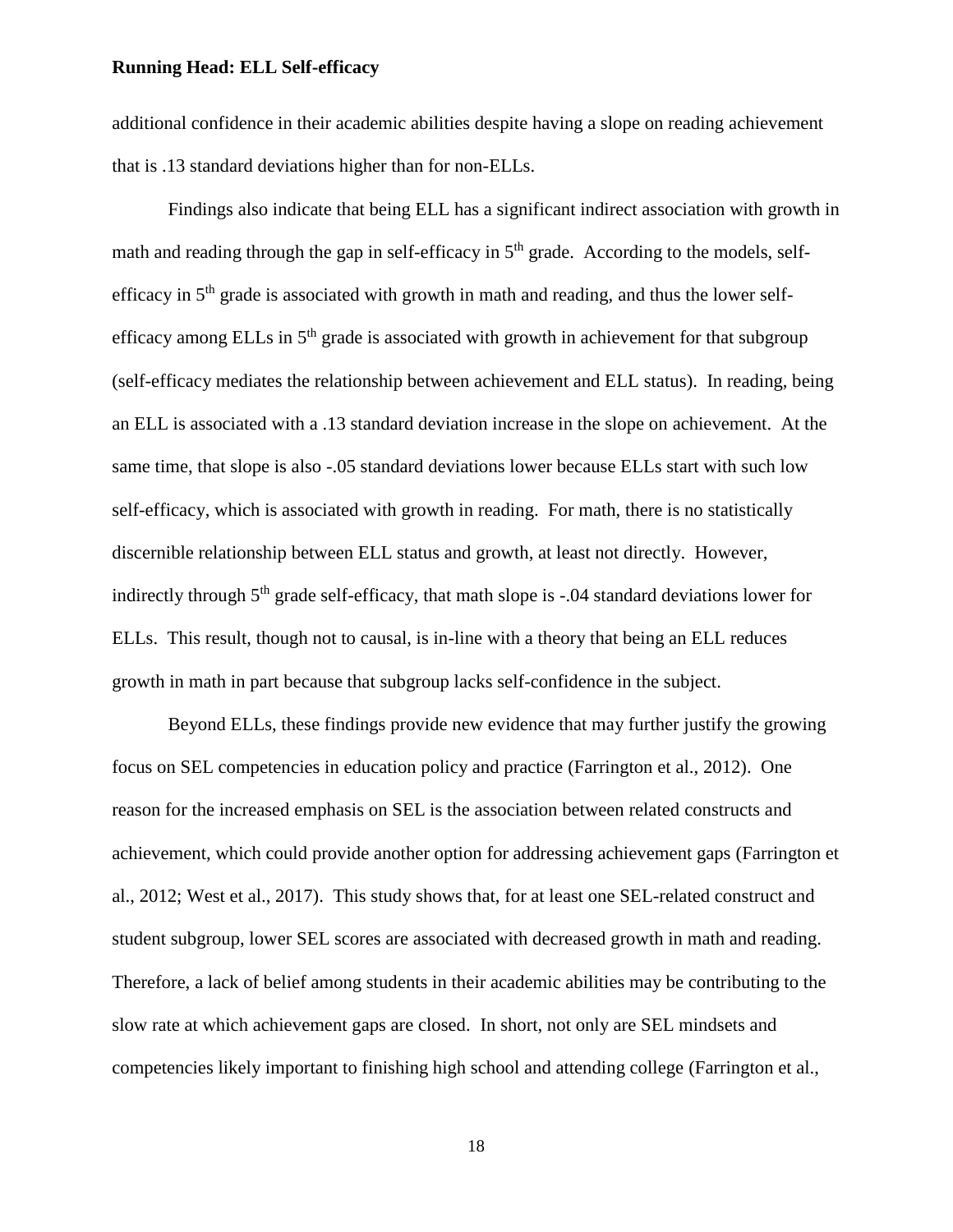2012); they may be a factor underlying the gaps in math and reading achievement that have been a focus of education practice and policy for decades. More research is needed to understand the full extent of the relationship between achievement gaps and SEL.

#### **Limitations**

There are limitations to this study that bear mention. The most notable relate to generalizability. The data come from a large urban district in California serving a high proportion of low-income ELL students. On one hand, this district is different from many others in the U.S. On the other, the district studied likely represents exactly the sort of context where questions of achievement gaps and self-efficacy for ELLs are of paramount importance. Further, the trends observed in self-efficacy, achievement, and their association have been documented elsewhere, including international contexts (Caprara et al., 2008; Farrington et al., 2012; West et al., 2017). Nonetheless, findings should be replicated in other settings and with other students.

Relatedly, due to slight differences in the survey instrument between elementary and middle school grades, this study focused on a cohort of students that began in  $5<sup>th</sup>$  grade and finished in  $8<sup>th</sup>$  grade. Therefore, results should be replicated with younger students to better understand the connections between ELL achievement gaps and self-efficacy in elementary grades. To check the sensitivity of results to the cohort used, the same estimates were produced for students starting in  $6<sup>th</sup>$  grade. Results did not change substantively.

As previously noted, these analyses are also not causal. Rather, they use mediation analyses to test whether being an ELL appears to influence growth in achievement directly or indirectly via the association between growth and baseline self-efficacy. Thus, analyses are meant to provide insight into the mechanisms by which ELL status may affect academic growth.

#### **Conclusion**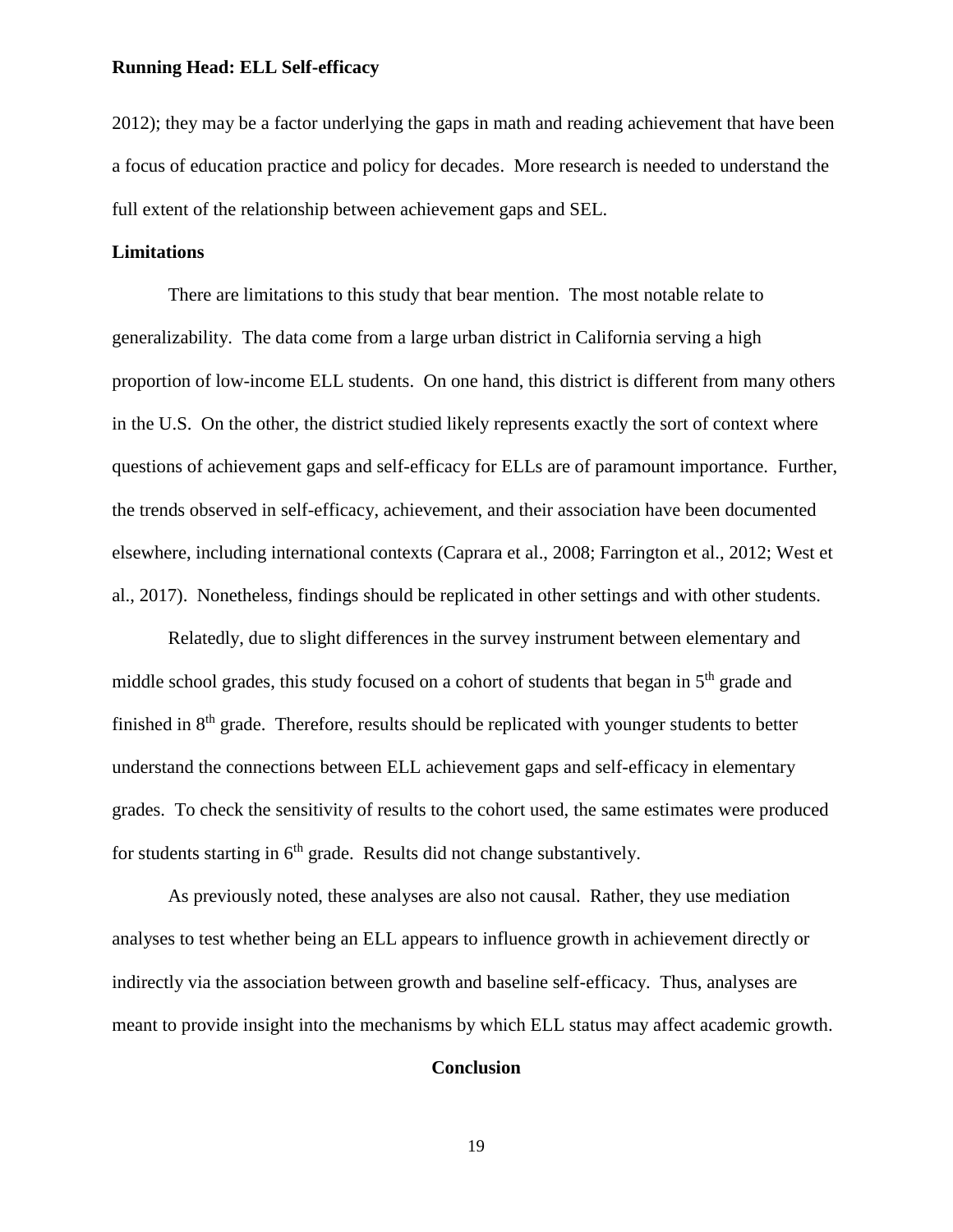ELLs face the daunting task of learning English and core academic content in math and reading at the same time. Partially as a result, ELLs tend to have lower mean achievement and high school graduation rates that are much lower (Rumberger, 2006). Given the long-term consequences, getting ELLs caught up on core content as they learn English—in essence closing achievement gaps between ELLs and non-ELLs—is important. This study provides evidence that these gaps might be closing more slowly because ELLs have less faith in their academic abilities than their peers. Further, self-efficacy for this group does not increase faster despite more rapid growth in reading among ELLs. That is, even when ELL achievement scores are growing faster than compared to native-speaking peers, ELLs' self-efficacy does not appear to be catching up. Though not causal, these findings are commensurate with the theory that finding ways to improve academic self-efficacy among ELLs could also lead to greater academic growth for those students, including closing achievement gaps with non-ELLs.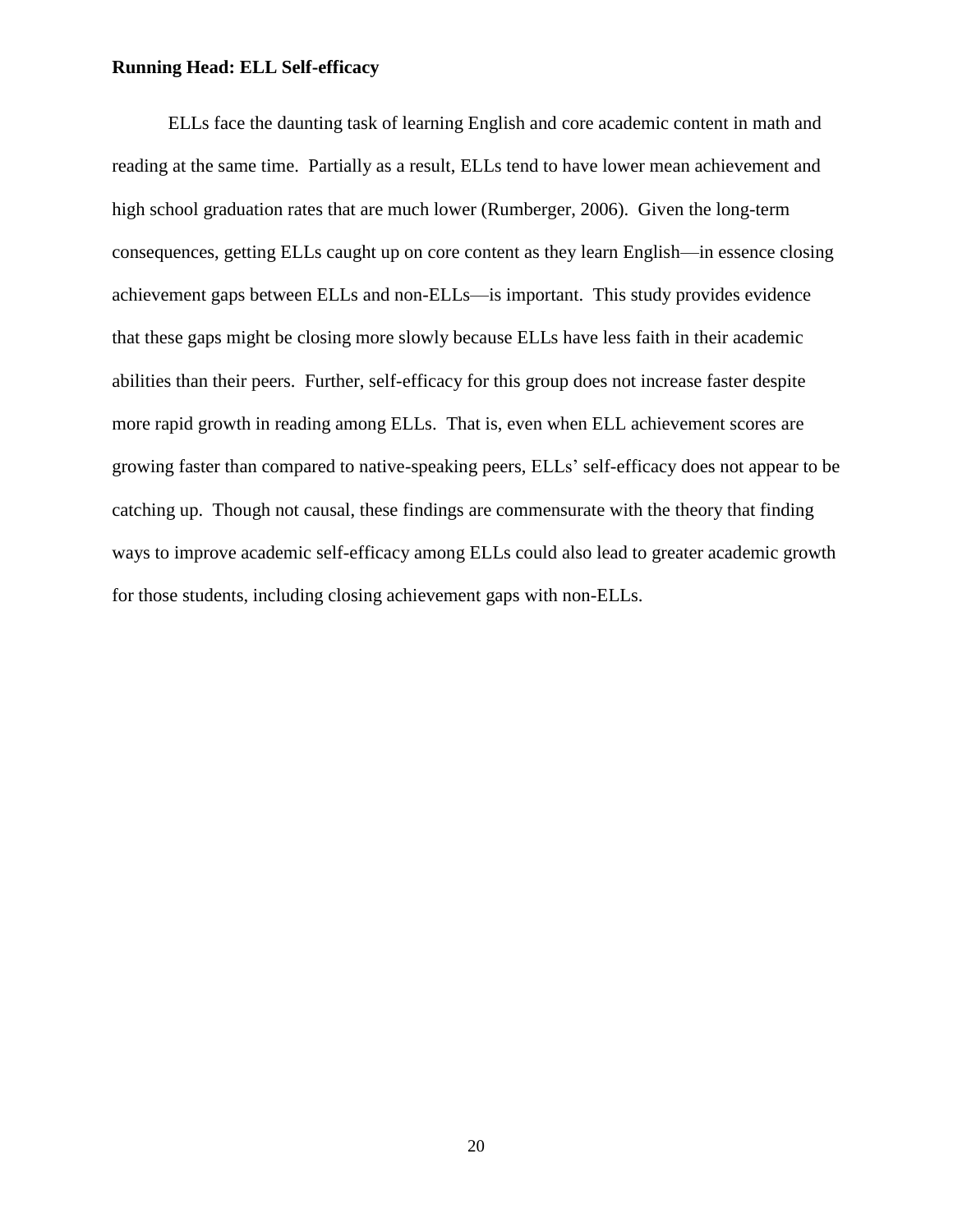#### Notes

1. Though point estimates of the associations between ELL status and the intercept/growth terms for both achievement and self-efficacy did shift slightly depending on whether R-FEPs were included in the sample (Table 2, column 6), their significance and general magnitude remained unchanged, as did ultimate conclusions about the mediating effect of self-efficacy.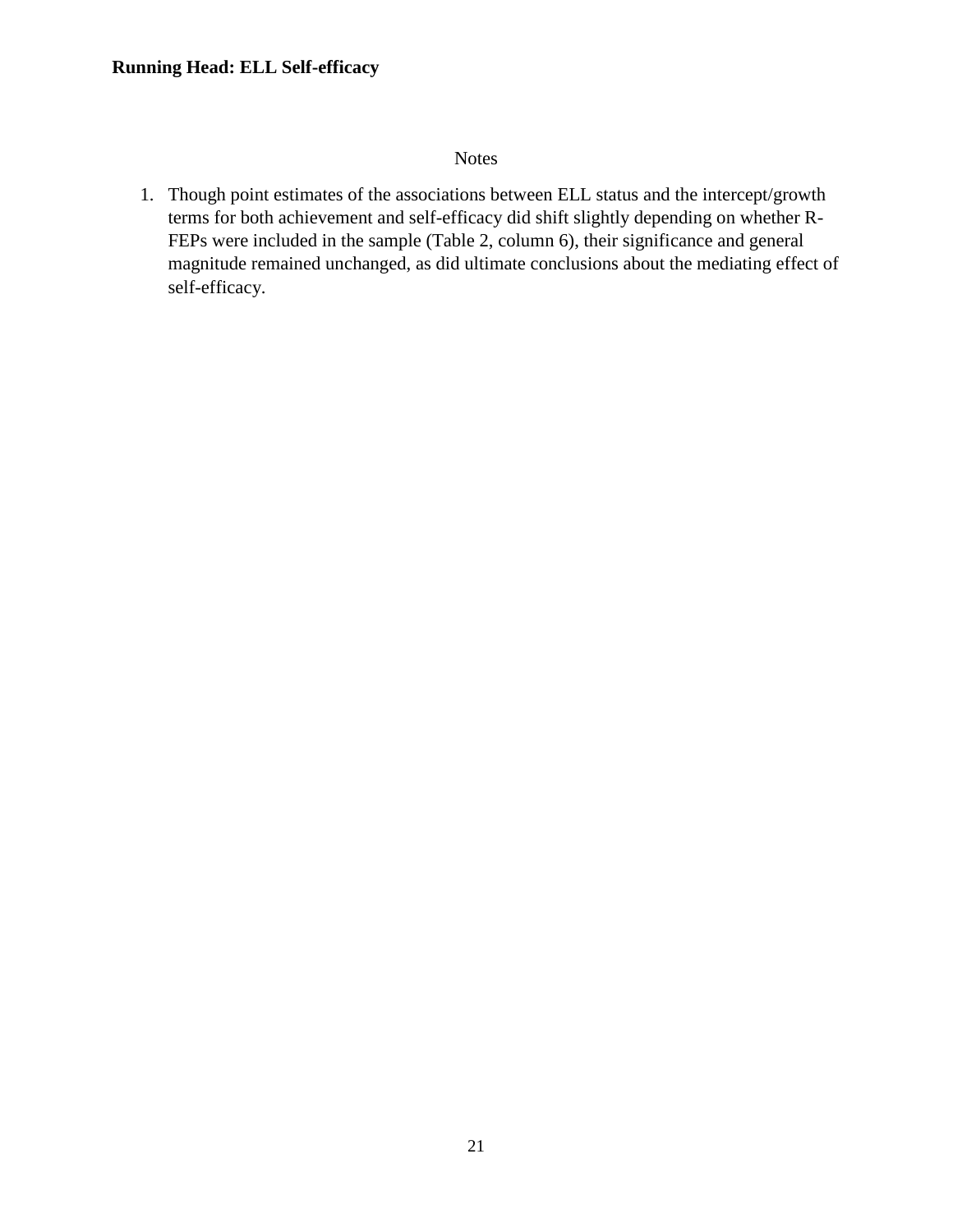#### References

Aguirre-Muñoz, Z., & Boscardin, C. K. (2008). Opportunity to learn and English learner achievement: Is increased content exposure beneficial? *Journal of Latinos and Education*, *7*(3), 186–205.

Bandura, A. (1994). Self-efficacy. *Encyclopedia of human behavior, 4*(4), 71-81.

- Bandura, A. (1993). Perceived self-efficacy in cognitive development and functioning. *Educational Psychologist*, *28*(2), 117–148.
- Becker, B. E., & Luthar, S. S. (2002). Social-emotional factors affecting achievement outcomes among disadvantaged students: Closing the achievement gap. *Educational Psychologist*, *37*(4), 197–214.
- Bentler, P. M. (1990). Comparative fit indexes in structural models. *Psychological Bulletin*, *107*(2), 238.
- Bollen, K. A., & Curran, P. J. (2006). *Latent curve models: A structural equation perspective* (Vol. 467). Hoboken, NJ: John Wiley & Sons.
- Britner, S. L., & Pajares, F. (2001). Self-efficacy beliefs, motivation, race, and gender in middle school science. J*ournal of Women and Minorities in Science and Engineering, 7*(4).
- Britner, S. L., & Pajares, F. (2006). Sources of science self-efficacy beliefs of middle school students. *Journal of Research in Science Teaching: The Official Journal of the National Association for Research in Science Teaching, 43*(5), 485–499.
- Callahan, R. M. (2005). Tracking and high school English learners: Limiting opportunity to learn. *American Educational Research Journal, 42*(2), 305–328.
- Callahan, R. M. (2013). The English learner dropout dilemma: Multiple risks and multiple resources. *Santa Barbara, CA: California Drop out Research Project.*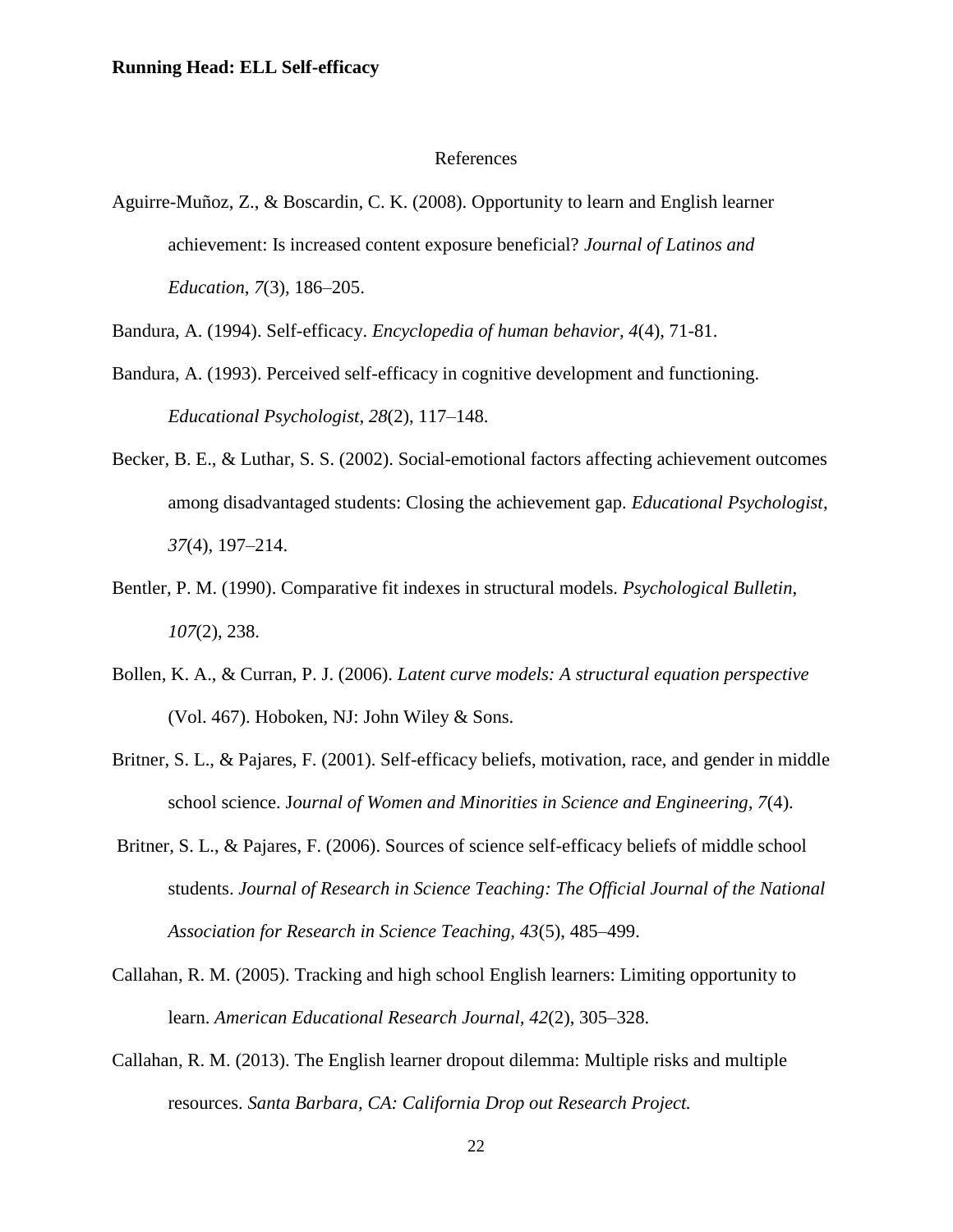- Caprara, G. V., Fida, R., Vecchione, M., Del Bove, G., Vecchio, G. M., Barbaranelli, C., & Bandura, A. (2008). Longitudinal analysis of the role of perceived self-efficacy for selfregulated learning in academic continuance and achievement. *Journal of Educational Psychology*, *100*(3), 525.
- Castro-Olivo, S. M., Preciado, J. A., Sanford, A. K., & Perry, V. (2011). The academic and social-emotional needs of secondary Latino English learners: Implications for screening, identification, and instructional planning. *Exceptionality*, *19*(3), 160–174.
- Cook, H. G., Linquanti, R., Chinen, M., & Jung, H. (2012). National evaluation of Title III implementation supplemental report: Exploring approaches to setting English language proficiency performance criteria and monitoring English learner progress. Washington, D.C.: *Office of Planning, Evaluation and Policy Development, US Department of Education*.
- Cook, H. G., Boals, T., & Lundberg, T. (2011). Academic achievement for English learners: What can we reasonably expect? *Phi Delta Kappan*, *93*(3), 66–69.
- Curran, P. J., Howard, A. L., Bainter, S. A., Lane, S. T., & McGinley, J. S. (2014). The separation of between-person and within-person components of individual change over time: A latent curve model with structured residuals. *Journal of Consulting and Clinical Psychology*, *82*(5), 879.
- Dabach, D. B. (2014). "I am not a shelter!": Stigma and social boundaries in teachers' accounts of students' experience in separate "sheltered" English learner classrooms. *Journal of Education for Students Placed at Risk (JESPAR), 19*(2), 98–124.
- Farrington, C. A., Roderick, M., Allensworth, E., Nagaoka, J., Keyes, T. S., Johnson, D. W., & Beechum, N. O. (2012). *Teaching adolescents to become learners: The role of*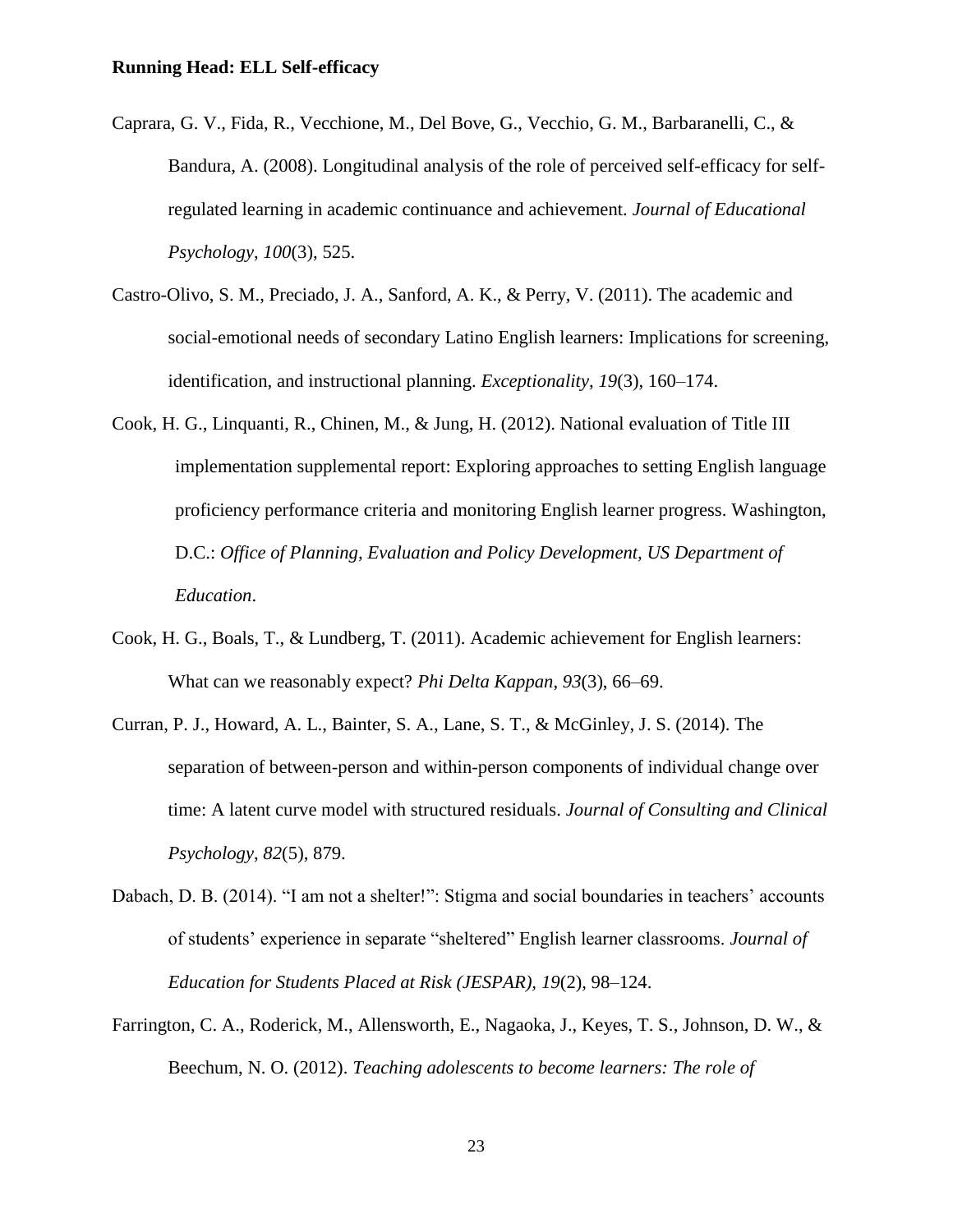*noncognitive factors in shaping school performance–A critical literature review.*

Chicago, IL: Chicago Consortium on School Research at the University of Chicago.

- Fast, L. A., Lewis, J. L., Bryant, M. J., Bocian, K. A., Cardullo, R. A., Rettig, M., & Hammond, K. A. (2010). Does math self-efficacy mediate the effect of the perceived classroom environment on standardized math test performance? J*ournal of Educational Psychology, 102*(3), 729.
- Fry, R. (2008). *The role of schools in the English language learner achievement gap*. Washington, DC: Pew Hispanic Center.
- Gandara, P., & Orfield, G. (2010). A return to the" Mexican room": The segregation of Arizona's English learners.
- Kanno, Y., & Cromley, J. G. (2013). English language learners' access to and attainment in postsecondary education. *Tesol Quarterly*, *47*(1), 89–121.
- Kitsantas, A., Cheema, J., & Ware, H. W. (2011). Mathematics achievement: The role of homework and self-efficacy beliefs. *Journal of Advanced Academics*, *22*(2), 310–339. Lewis, J. L., Ream, R. K., Bocian, K. M., Cardullo, R. A., Hammond, K. A., & Fast, L. A. (2012).
- Con Carino: Teacher Caring, Math Self-Efficacy, and Math Achievement among Hispanic English Learners. *Teachers College Record, 114*(7), 7.
- Linquanti, R., & Cook, H. G. (2013). Toward a "common definition of English learner": A brief defining policy and technical issues and opportunities for state assessment consortia. Washington, D.C.: *Council of Chief State School Officers*.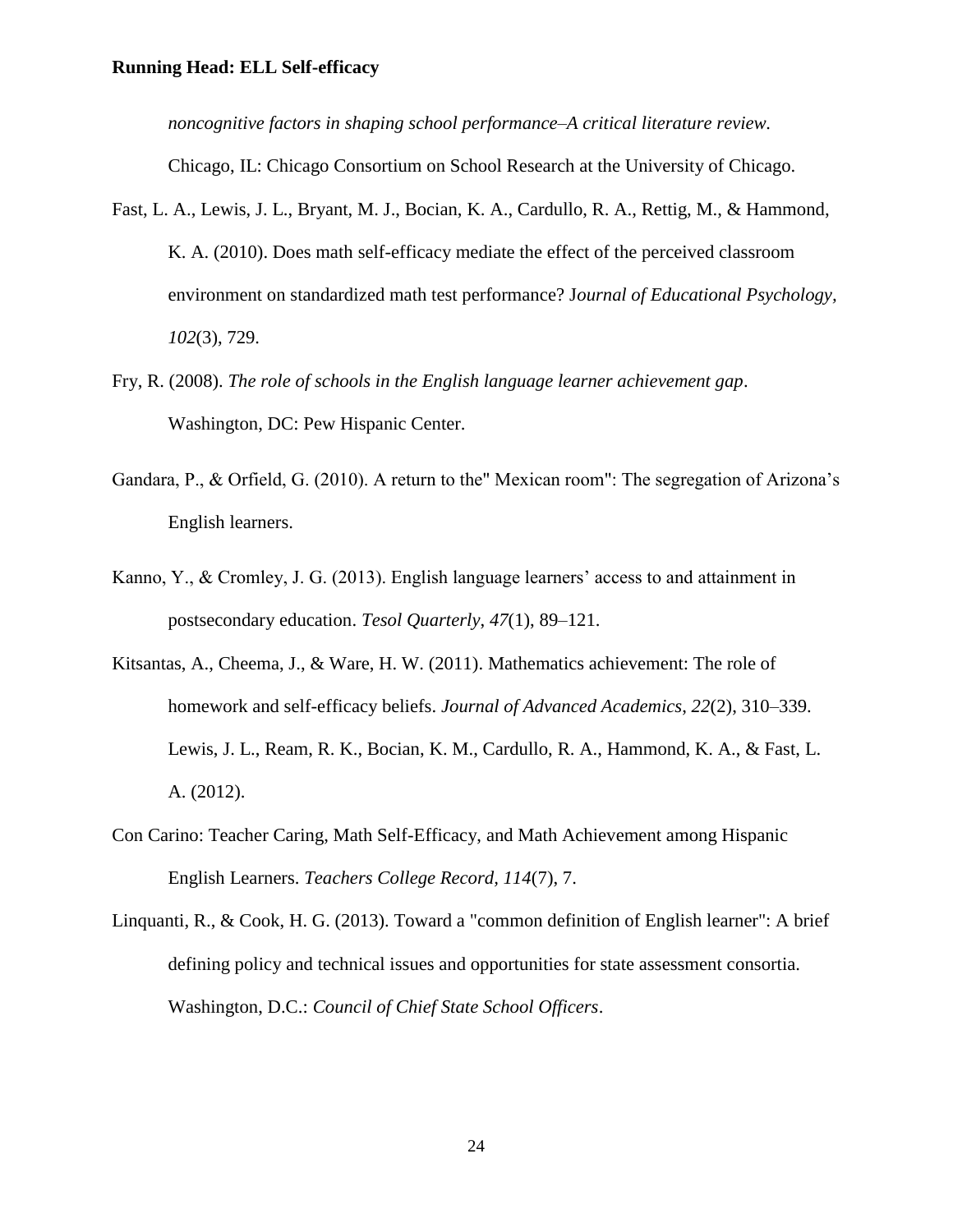- Loeb, S., Soland, J., & Fox, L. (2014). Is a good teacher a good teacher for all? Comparing value-added of teachers with their English learners and non-English learners. *Educational Evaluation and Policy Analysis, 36*(4), 457–475.
- Matta, T. H., & Soland, J. (2018). Predicting Time to Reclassification for English Learners: A Joint Modeling Approach. *Journal of Educational and Behavioral Statistics*. Advanced online publication. https://doi.org/10.3102/1076998618791259
- Mercer, S. (2012). The dynamic nature of a tertiary learner's foreign language self-concepts. In *New perspectives on individual differences in language learning and teaching* (pp. 201- 215). Heidelberg, Berlin: Springer.
- Niehaus, K., & Adelson, J. L. (2013). Self-concept and native language background: A study of measurement invariance and cross-group comparisons in third grade. *Journal of Educational Psychology*, *105*(1), 226.
- Pajares, F., & Graham, L. (1999). Self-efficacy, motivation constructs, and mathematics performance of entering middle school students. *Contemporary Educational Psychology, 24*(2), 124–139.
- Pajares, F., & Miller, M. D. (1994). Role of self-efficacy and self-concept beliefs in mathematical problem solving: A path analysis. *Journal of Educational Psychology, 86*(2), 193.
- Pompa, D., & Villegas, L. (2017). *Analyzing state ESSA plans for English learner accountability: A framework for community stakeholders*. Washington, D.C.: Migration Policy Institute.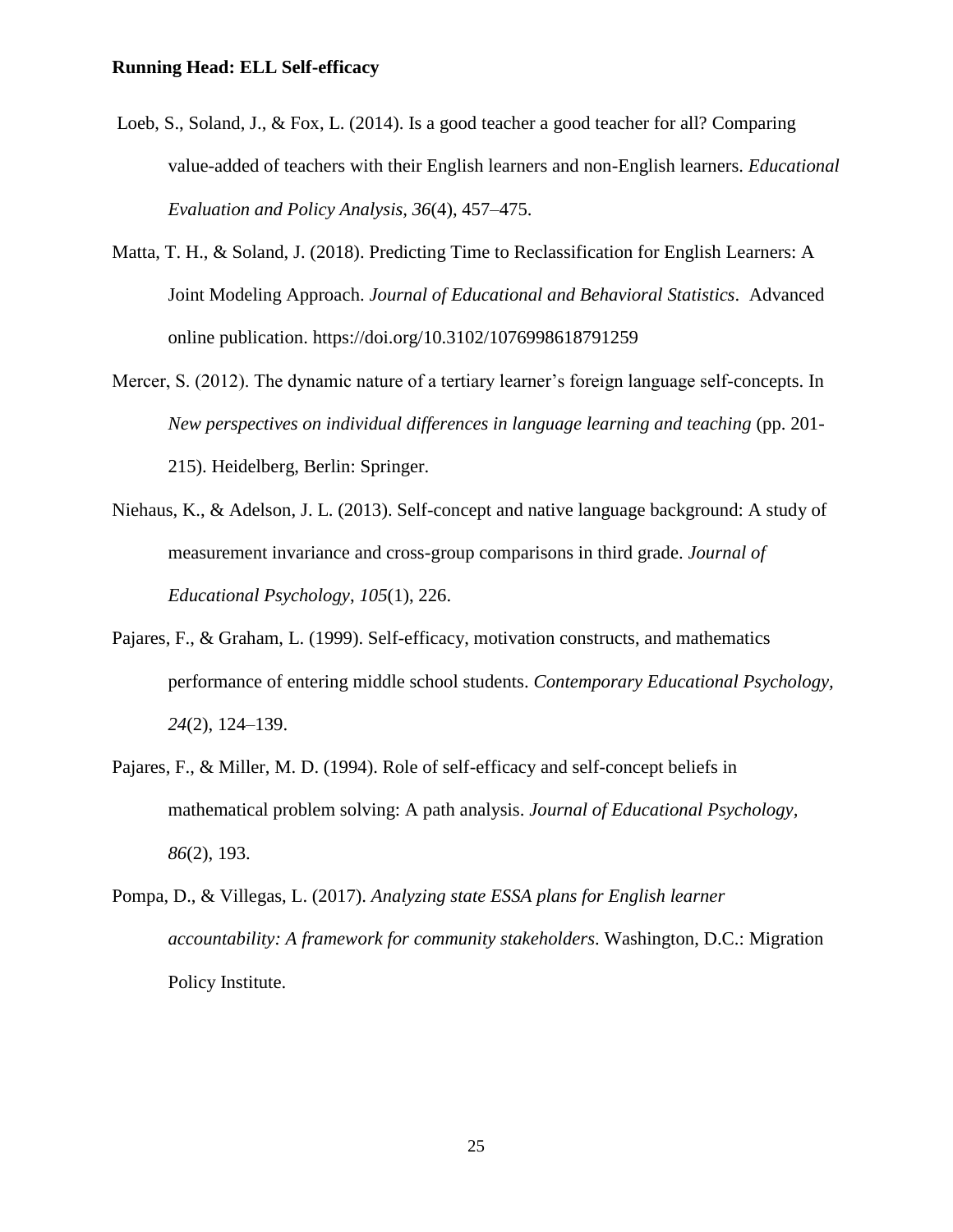- Randhawa, B. S., Beamer, J. E., & Lundberg, I. (1993). Role of mathematics self-efficacy in the structural model of mathematics achievement. *Journal of Educational Psychology, 85*(1), 41.
- Rubin, D. B. (2001). Using propensity scores to help design observational studies: Application to the tobacco litigation. *Health Services and Outcomes Research Methodology*, *2*(3–4), 169–188.
- Rubinstein-Avila, E. (2003). Facing reality: English language learners in middle school classes. *English Education, 35*(2), 122–136.
- Rumberger, R. W. (2006). *Tenth grade dropout rates by native language, race/ethnicity, and socioeconomic status*. Davis, CA: University of California Linguistic Minority Research Institute.
- Schunk, D. H., & Meece, J. L. (2006). Self-efficacy development in adolescence. *Self-Efficacy Beliefs of Adolescents*, *5*, 71–96.
- Soland, J., Hamilton, L. S., & Stecher, B. M. (2013). *Measuring 21st -Century competencies: Guidance for educators*. Santa Monica, CA: The RAND Corporation.
- Soland, J. (2018). Can response process metadata provide insight into hard-to-measure constructs? Initial evidence from an international achievement test. Portland, OR: NWEA.
- Umansky, I. M., & Reardon, S. F. (2014). Reclassification patterns among Latino English learner students in bilingual, dual immersion, and English immersion classrooms. *American Educational Research Journal*, *51*(5), 879–912.
- Usher, E. L., & Pajares, F. (2006). Sources of academic and self-regulatory efficacy beliefs of entering middle school students. *Contemporary Educational Psychology, 31*(2), 125–141.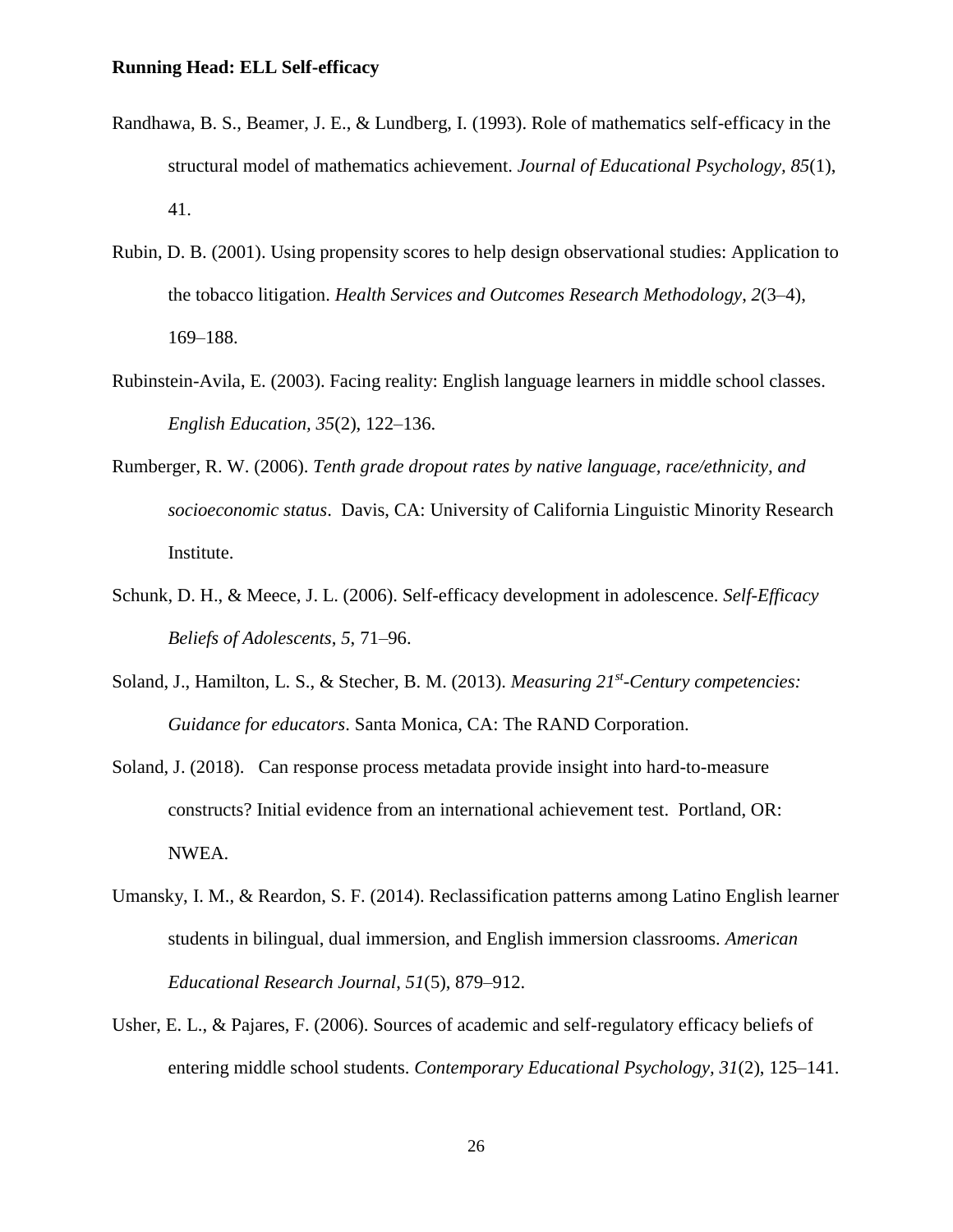- Vuong, M., Brown-Welty, S., & Tracz, S. (2010). The effects of self-efficacy on academic success of first-generation college sophomore students. *Journal of College Student Development*, *51*(1), 50–64.
- West, M. R., Buckley, K., Krachman, S. B., & Bookman, N. (2017). Development and implementation of student social-emotional surveys in the CORE Districts. *Journal of Applied Developmental Psychology*.
- Zimmerman, B. J. (2000). Self-efficacy: An essential motive to learn. *Contemporary Educational Psychology*, *25*(1), 82–91.
- Zimmerman, B. J., Bandura, A., & Martinez-Pons, M. (1992). Self-motivation for academic attainment: The role of self-efficacy beliefs and personal goal setting. *American Educational Research Journal*, *29*(3), 663–676.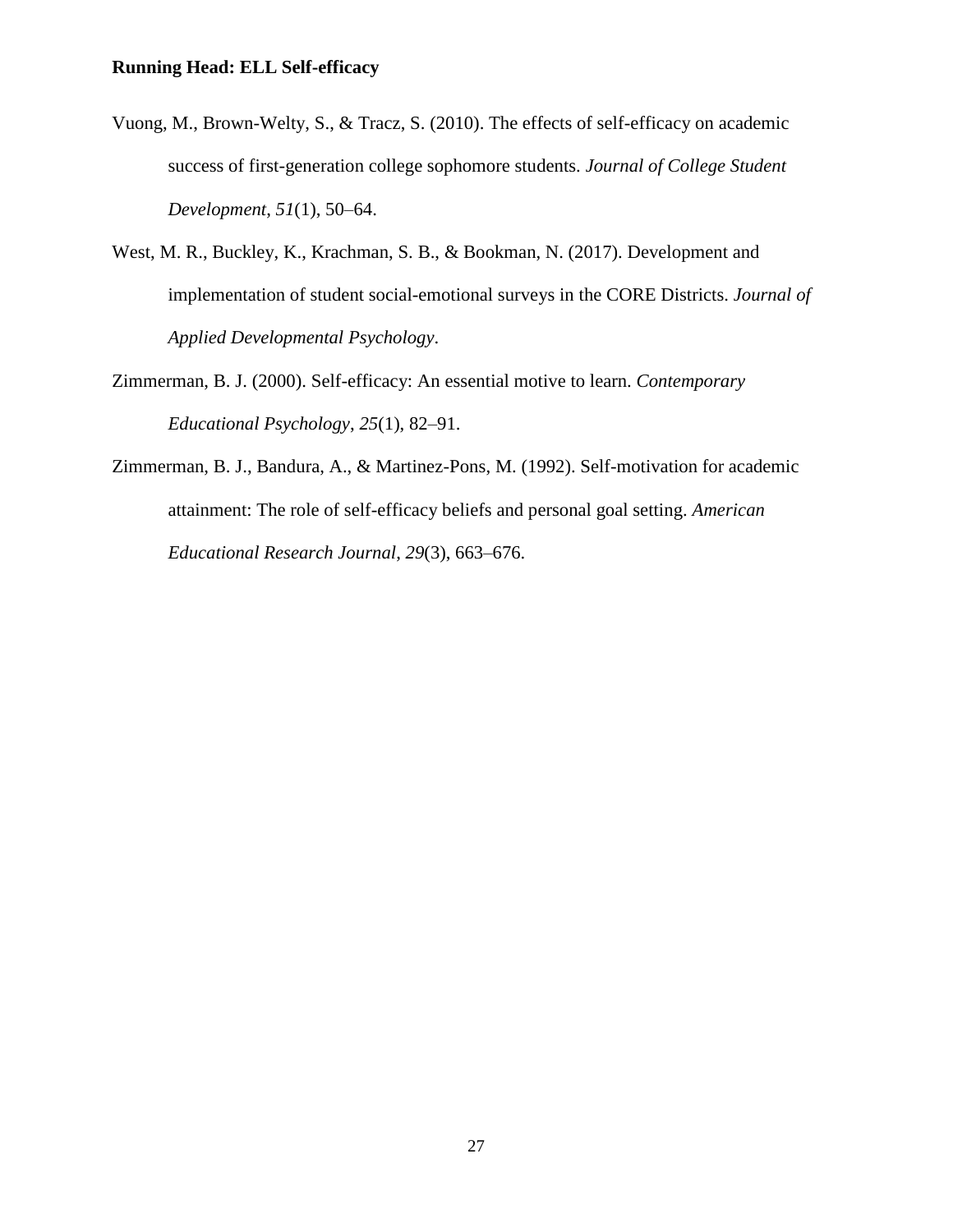## Table 1 *Statistics on Analytic Sample*

| <u>section of the filter set of the section of the section of the section of the section of the section of the s</u> |         |         |         |         |
|----------------------------------------------------------------------------------------------------------------------|---------|---------|---------|---------|
|                                                                                                                      | 2014-15 | 2015-16 | 2016-17 | 2017-18 |
|                                                                                                                      |         |         |         |         |
| Prop. Male                                                                                                           | 0.487   | 0.492   | 0.500   | 0.478   |
| Prop. ELL                                                                                                            | 0.297   | 0.289   | 0.227   | 0.202   |
| Prop. Special Ed.                                                                                                    | 0.094   | 0.110   | 0.102   | 0.066   |
| Prop. Hispanic                                                                                                       | 0.959   | 0.969   | 0.957   | 0.965   |
| Number of students with self-efficacy scores                                                                         | 2,319   | 3,266   | 2,842   | 2,694   |
| Math percentile (median)                                                                                             | 29      | 31      | 33      | 30      |
| Reading percentile (median)                                                                                          | 29      | 25      | 29      | 27      |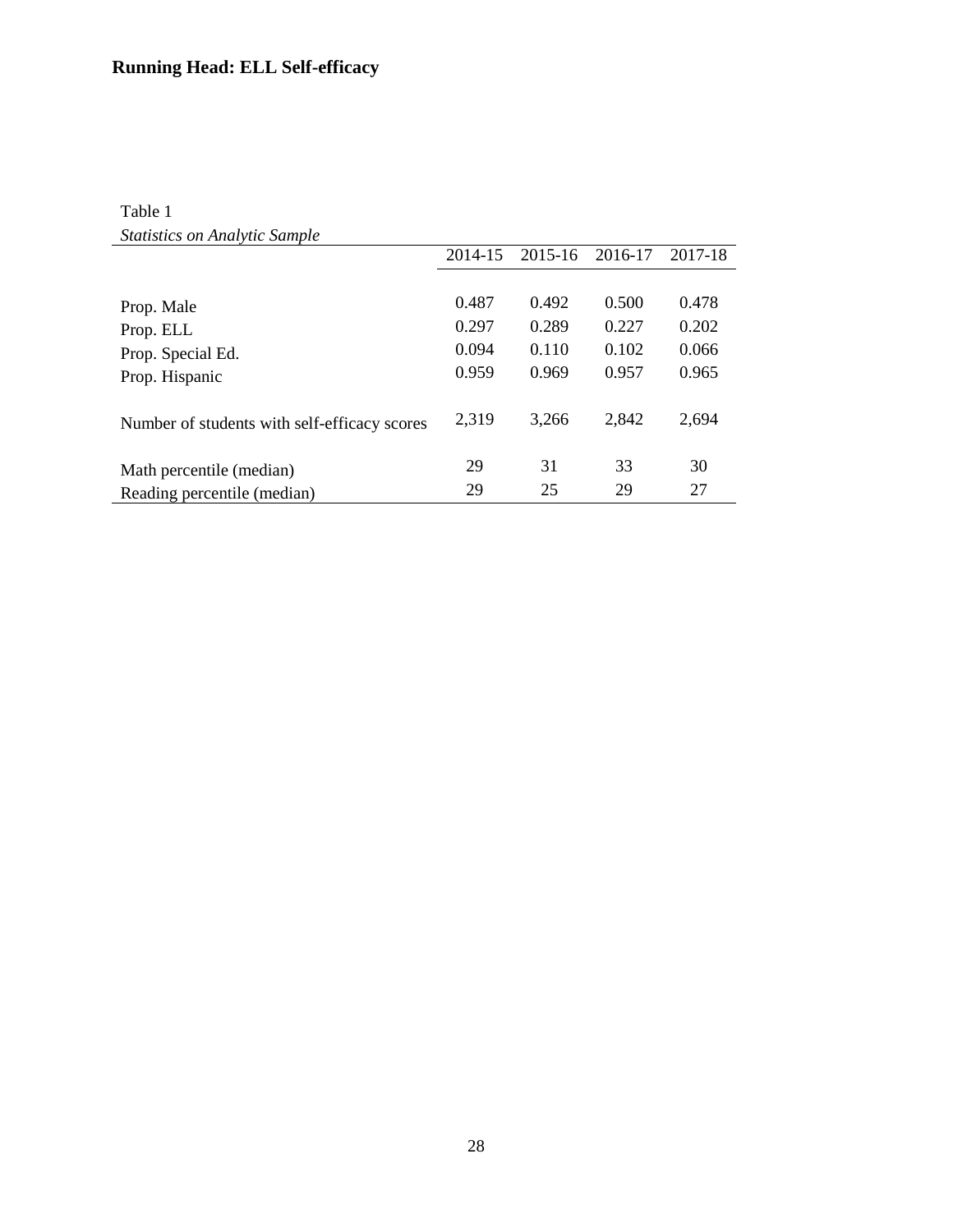| Year    |                         | Non-ELL    |       |          | Ever-ELL |       |       |  |  |
|---------|-------------------------|------------|-------|----------|----------|-------|-------|--|--|
|         | EO/I-FEP                | <b>LEP</b> | R-FEP | EO/I-FEP | LEP      | R-FEP | Total |  |  |
|         | $\lfloor \cdot \rfloor$ | (2)        | رۍ    | (4)      | (5)      | (6)   |       |  |  |
| 2014-15 | 1,270                   |            |       | 0        | 1,062    | 0     | 2,332 |  |  |
| 2015-16 | 1,636                   |            |       | 0        | 945      | 116   | 2,697 |  |  |
| 2016-17 | 1,381                   |            |       | 0        | 644      | 219   | 2,244 |  |  |
| 2017-18 | 1,591                   |            |       | 0        | 568      | 283   | 2,442 |  |  |

Table 2 *Breakdown of Students Identified as "Ever ELL" in the Sample*

 $EO = English Only$ 

I-FEP = Initial Fluent English Proficient

LEP = Limited English Proficient

R-FEP = Reclassified English Proficient

Table 3 *Statistics on SEL Survey Used by the District*

|                           | Self-efficacy |          |          |          |  |  |  |  |  |  |
|---------------------------|---------------|----------|----------|----------|--|--|--|--|--|--|
|                           | 2014-15       | 2015-16  | 2016-17  | 2017-18  |  |  |  |  |  |  |
| Reliability<br>(Cronbach) | 0.86          | 0.85     | 0.85     | 0.87     |  |  |  |  |  |  |
| <b>Sum Scores</b>         |               |          |          |          |  |  |  |  |  |  |
| Mean                      | 3.525         | 3.347    | 3.294    | 3.223    |  |  |  |  |  |  |
| Standard deviation        | 0.939         | 0.948    | 0.935    | 0.915    |  |  |  |  |  |  |
| Skew                      | $-0.379$      | $-0.192$ | $-0.146$ | $-0.098$ |  |  |  |  |  |  |
| Kurtosis                  | 2.496         | 2.423    | 2.527    | 2.662    |  |  |  |  |  |  |
|                           |               |          |          |          |  |  |  |  |  |  |
| First eigenvalue          | 2.98          | 2.91     | 2.97     | 2.99     |  |  |  |  |  |  |
| Second eigenvalue         | 0.40          | 0.42     | 0.40     | 0.31     |  |  |  |  |  |  |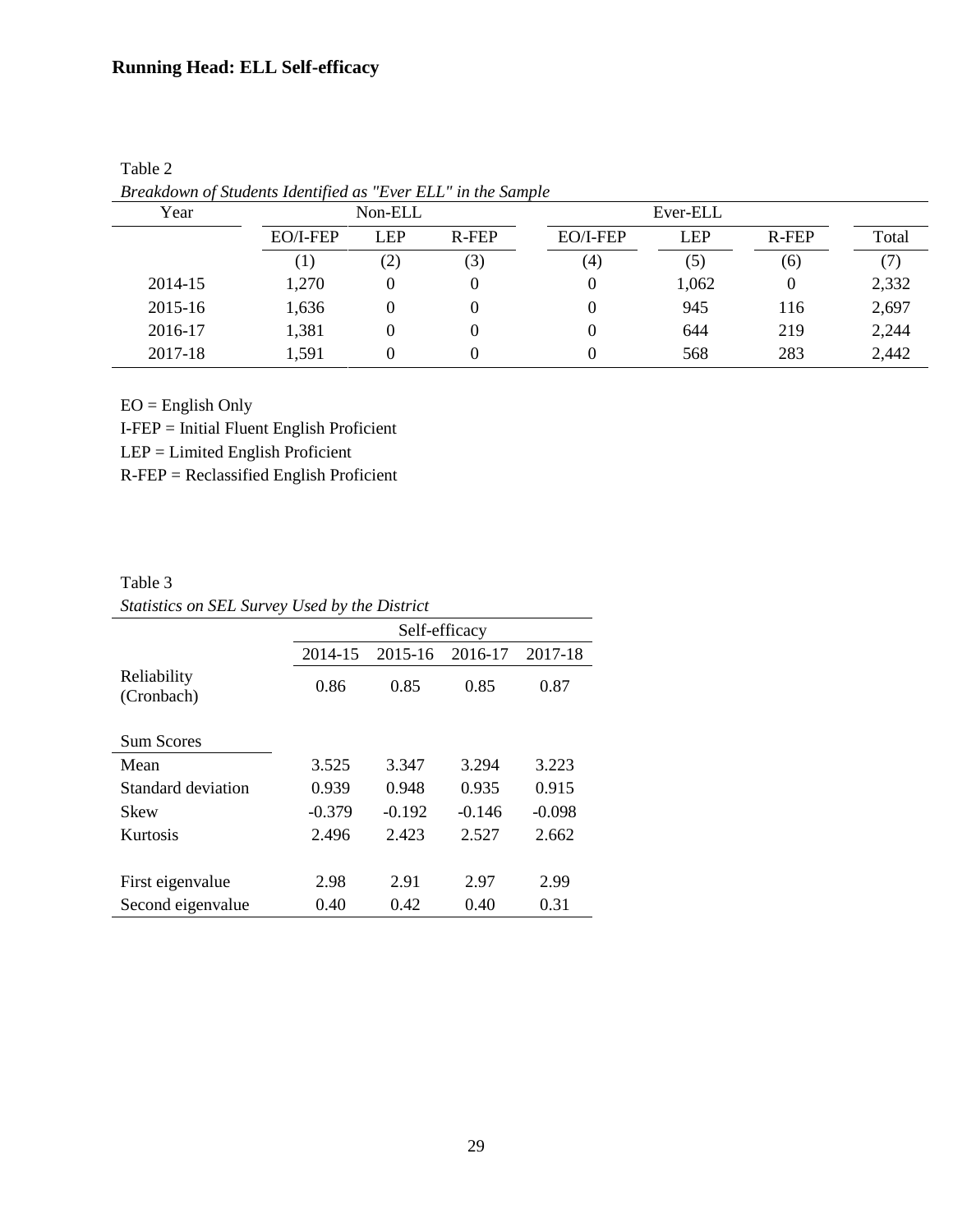



*Figure 1.* Path diagrams for multivariate latent curve SEMs.

Note. The "se" subscript refers to self-efficacy. "T1" refers to "Time 1" or the 2014-15 school year, just as "T4" refers to "Time 4" or the 2017-18 school year.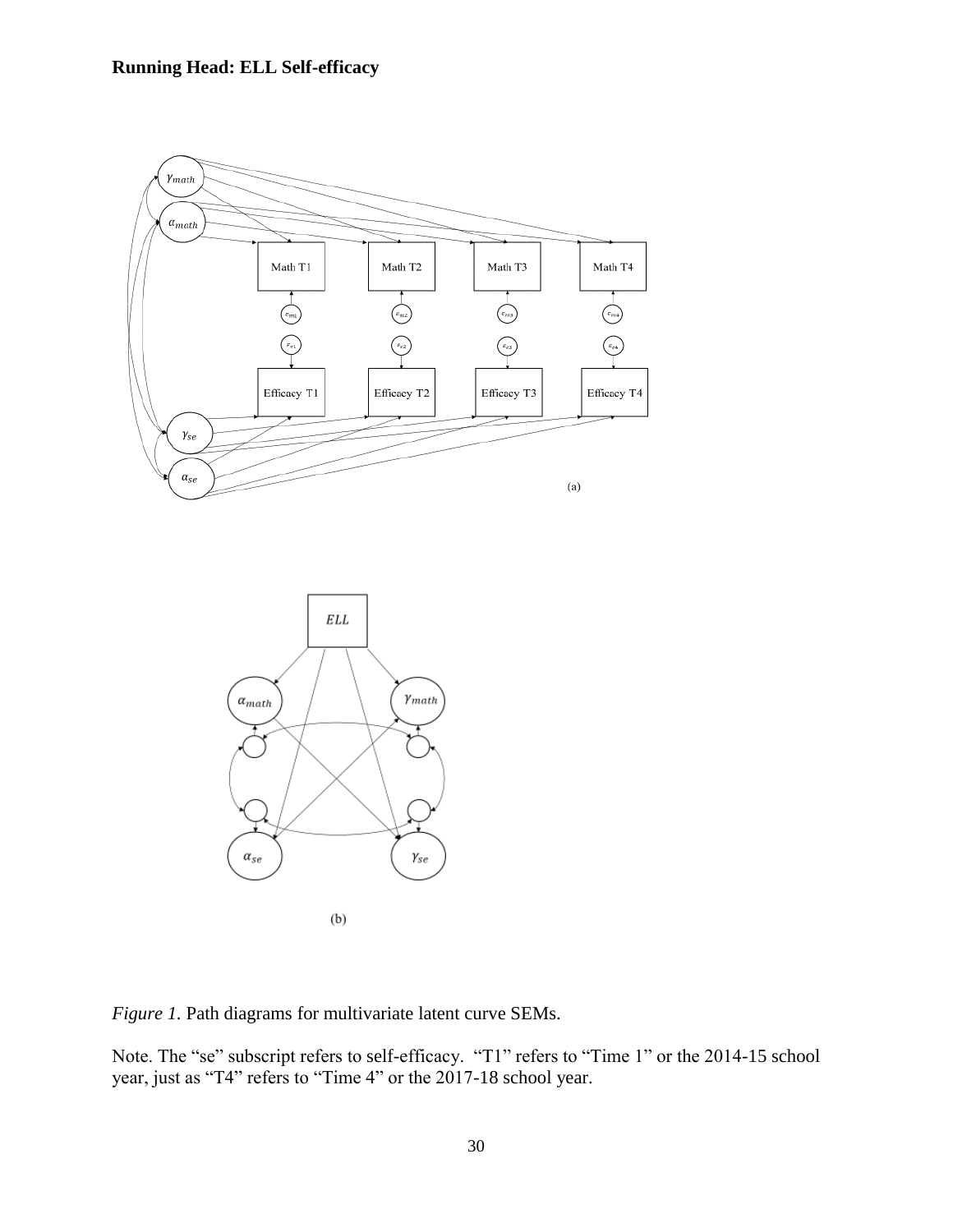

*Figure 2.* Scatterplot of math, reading, and self-efficacy scores by year (2014-15 through 2017- 19).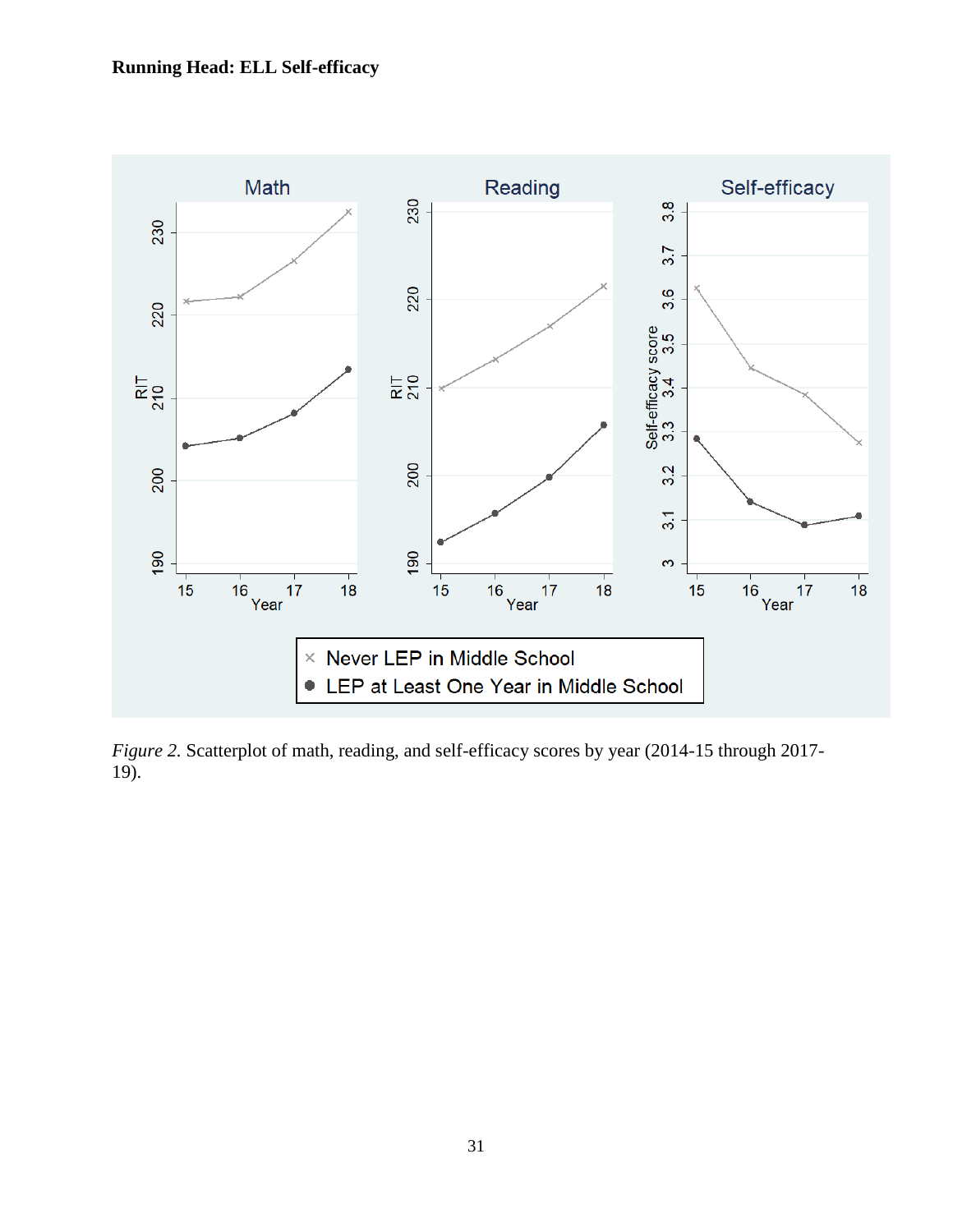

*Figure 3.* Path diagram from latent curve SEMs with fully standardized coefficients.

*Note*. Observed self-efficacy and achievement scores, as well as paths from observed scores to growth latent variables, omitted for parsimony. Statistical significance is denoted as follows: \*\*  $= .01, * = .05, ~- = .1.$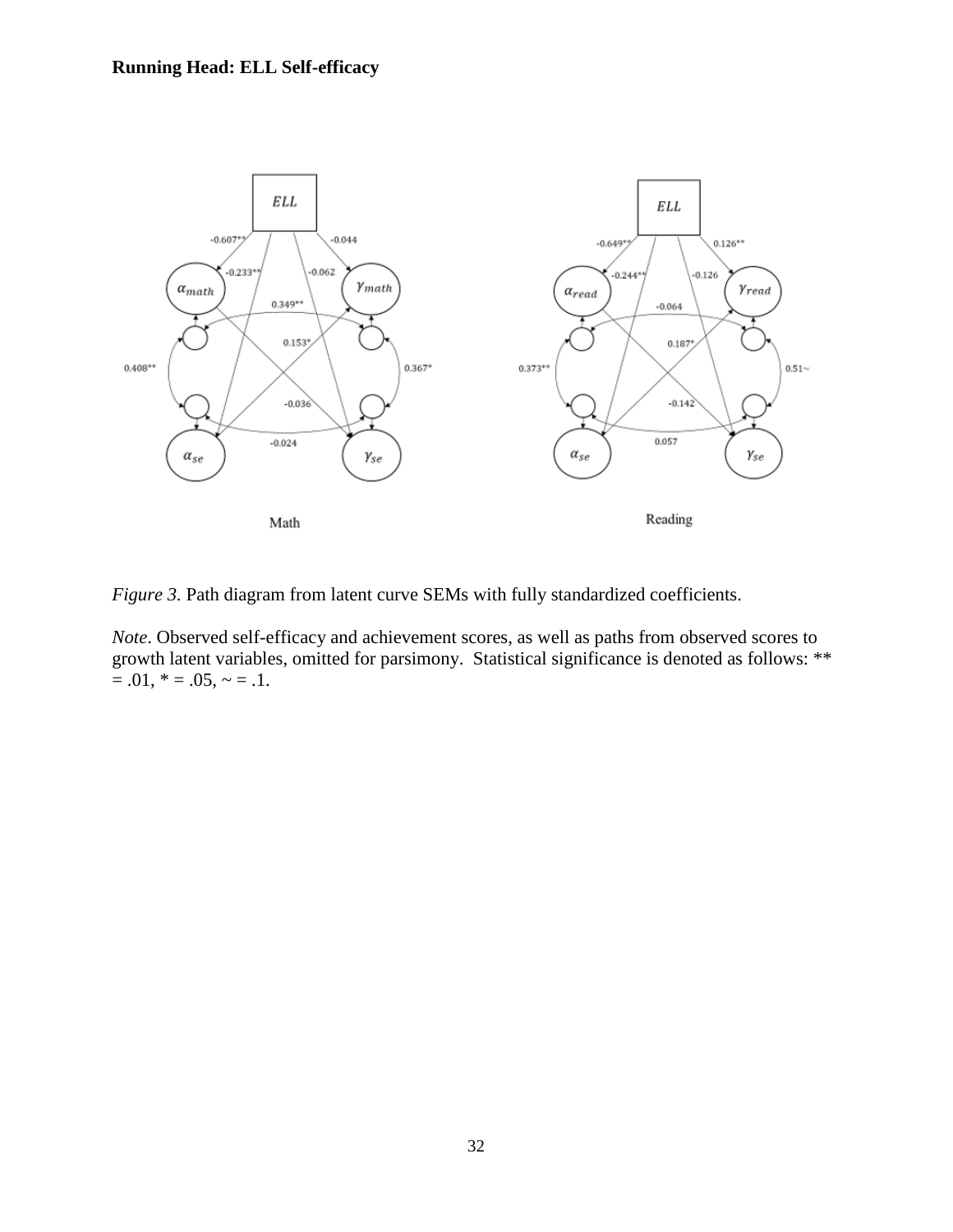

*Figure 4.* Scatterplot of Multivariate SEM Slope Parameters in math and self-efficacy.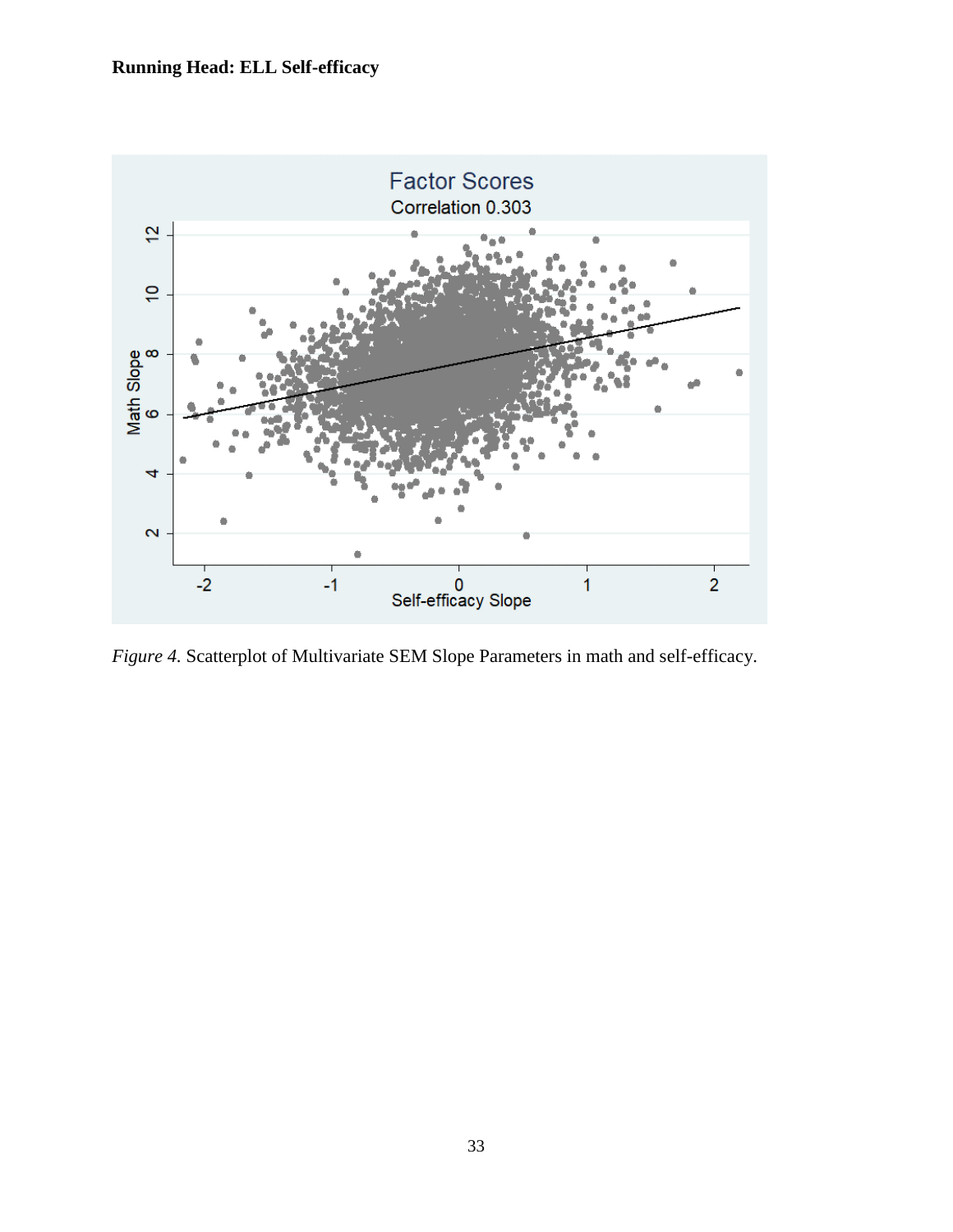## **Appendix A. Survey Items**

Table A1

*Self-efficacy Items from District Survey*

Agree or disagree with the following (5 point Likert scale)

I can earn an A in my classes.

I can do well on all my tests, even when they're difficult.

I can master the hardest topics in my classes.

I can meet all the learning goals my teachers set.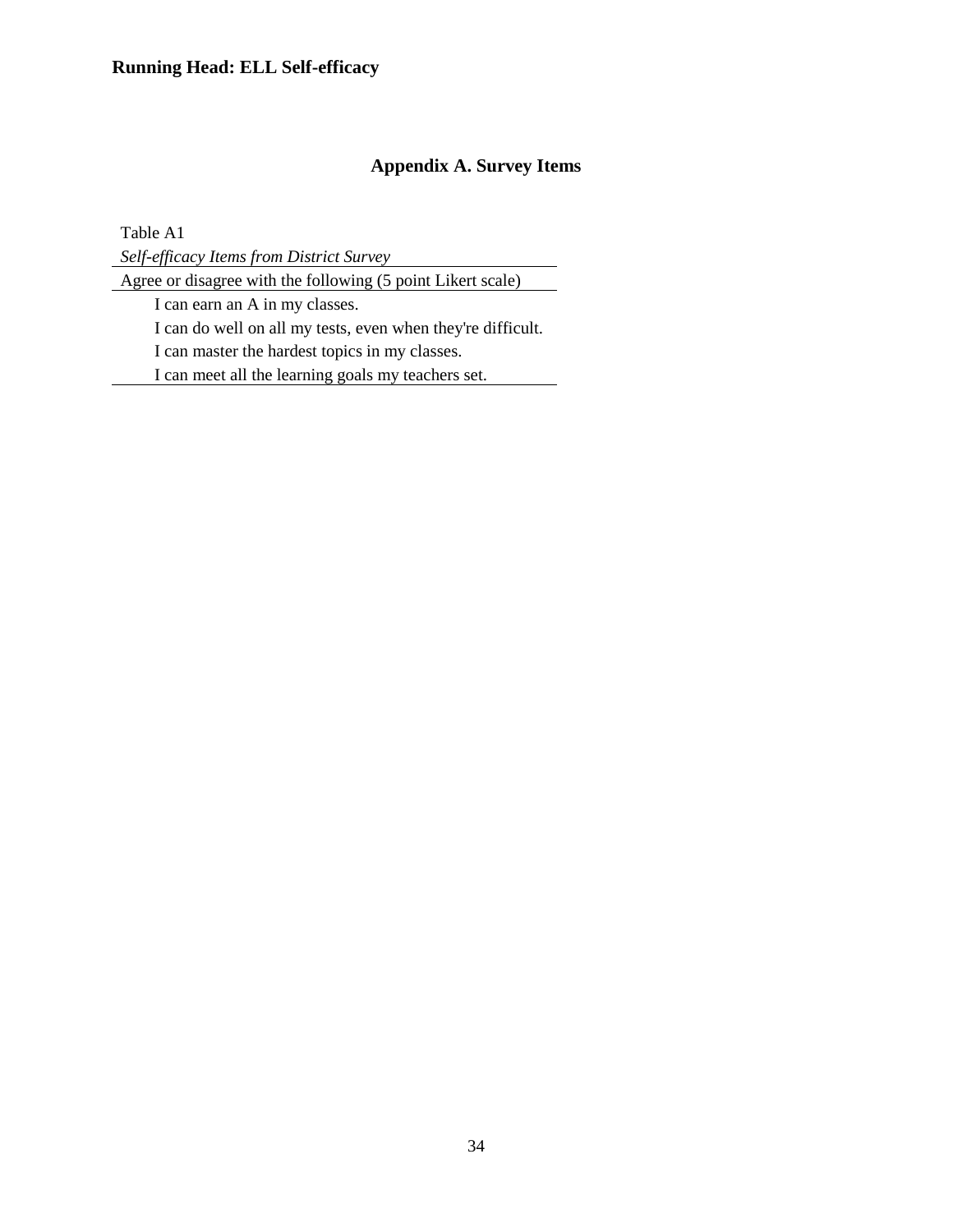## **Appendix B. Model Fit Statistics**

#### Table A2

## *Model Fit Statistics - Growth Models for Self-efficacy Scores*

|                                                  | Obs.  | Test of Overall Fit |      | Likelihood Ratio Test |                 |      | <b>Fit Indices</b> |              |            |            |
|--------------------------------------------------|-------|---------------------|------|-----------------------|-----------------|------|--------------------|--------------|------------|------------|
| Model - Observed Scores                          |       | $\chi^2$            | d.f. | p                     | $\Delta \chi^2$ | d.f. | p                  | <b>RMSEA</b> | <b>CFI</b> | <b>TLI</b> |
| M1. Intercept Only                               | 4,157 | 328.948             | 8    | 0.000                 |                 |      |                    | 0.098        | 0.844      | 0.883      |
| M <sub>2</sub> . Intercept and Slope             | 4,157 | 43.118              | 5    | 0.000                 | 285.830         | 3    | 0.000              | 0.043        | 0.981      | 0.978      |
| M3. Intercept, Slope, and Quadratic              | 4,157 | 2.431               |      | 0.119                 | 40.687          | 4    | 0.000              | 0.019        | 0.999      | 0.996      |
| Model - Latent variable scores                   |       |                     |      |                       |                 |      |                    |              |            |            |
| M4. Intercept Only                               | 4,157 | 718.640             | 122  | 0.000                 |                 |      |                    | 0.034        | 0.990      | 0.990      |
| M5. Intercept and Slope                          | 4,157 | 382.753             | 119  | 0.000                 | 335.887         | 3    | 0.000              | 0.023        | 0.996      | 0.996      |
| M <sub>3</sub> . Intercept, Slope, and Quadratic | 4,157 | 316.772             | 115  | 0.000                 | 65.981          | 4    | 0.000              | 0.021        | 0.997      | 0.997      |

#### Table A3

*Model Fit Statistics - Growth Models for Math Achievement Scores*

| model i a shahshes - Growm models for main richteventent scores |       |                               |      |                 |                  |              |             |       |  |
|-----------------------------------------------------------------|-------|-------------------------------|------|-----------------|------------------|--------------|-------------|-------|--|
|                                                                 | Obs.  | <b>Test of Overall</b><br>Fit |      | Test            | Likelihood Ratio |              | Fit Indices |       |  |
|                                                                 |       |                               |      |                 |                  |              |             |       |  |
|                                                                 |       | $\chi^2$                      | d.f. | $\Delta \chi^2$ |                  | <b>RMSEA</b> | <b>CFI</b>  | TLI   |  |
| Model - Observed Scores                                         |       |                               |      |                 |                  |              |             |       |  |
| M1. Intercept Only                                              | 4,037 | 4817.828                      | 8    |                 |                  | 0.386        | 0.668       | 0.751 |  |
| M <sub>2</sub> . Intercept and Slope                            | 4,037 | 432.982                       | 5    | 4384.846        | 3                | 0.146        | 0.970       | 0.965 |  |
| M3. Intercept, Slope, and Quadratic                             | 4,037 | 13.586                        |      | 419.396         | $\overline{4}$   | 0.056        | 0.999       | 0.995 |  |

*Note*. All Chi-square and delta chi-square values significant at the .01 level.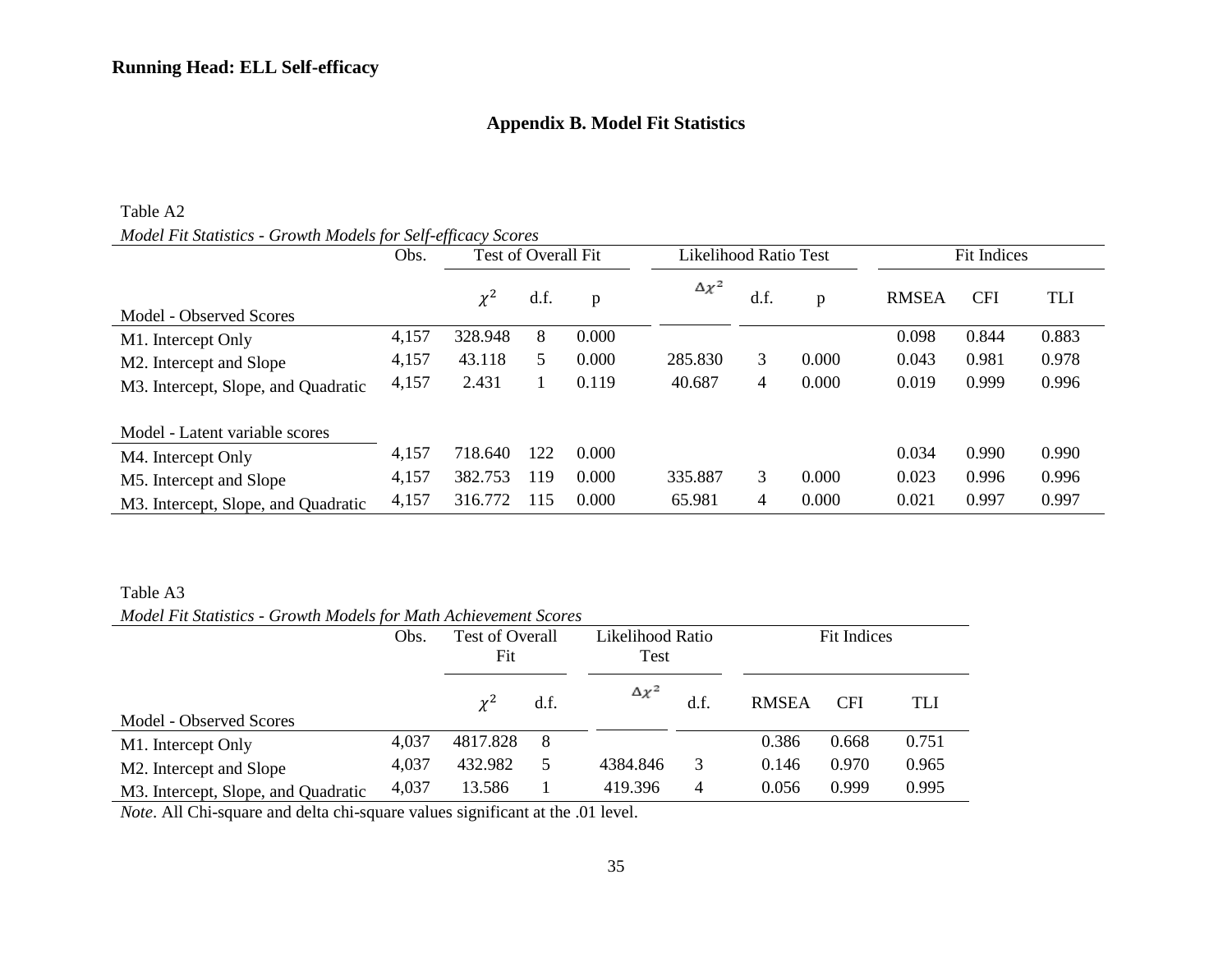Table A4 *Fit Statistics for Multivariate Models of Self-efficacy and Achievement by Subject*

| The summer for interesting through of superfective, and hence chieft by seafer |       |                             |      |              |             |      |            |            |  |  |  |  |
|--------------------------------------------------------------------------------|-------|-----------------------------|------|--------------|-------------|------|------------|------------|--|--|--|--|
| Model                                                                          | Obs.  | Test of Overall Fit         |      |              | Fit Indices |      |            |            |  |  |  |  |
|                                                                                |       | $\mathcal{V}^{\mathcal{L}}$ | d.f. | <b>RMSEA</b> | <b>CFI</b>  | TLI  | AIC        | ВIС        |  |  |  |  |
| Math                                                                           | 4.157 | 104.691                     | 14   | .039         | .995        | .988 | 130678.619 | 130919.265 |  |  |  |  |
| Reading                                                                        | 4.157 | 130.815                     | 14   | .045         | 0.992       | .980 | 131190.785 | 131431.431 |  |  |  |  |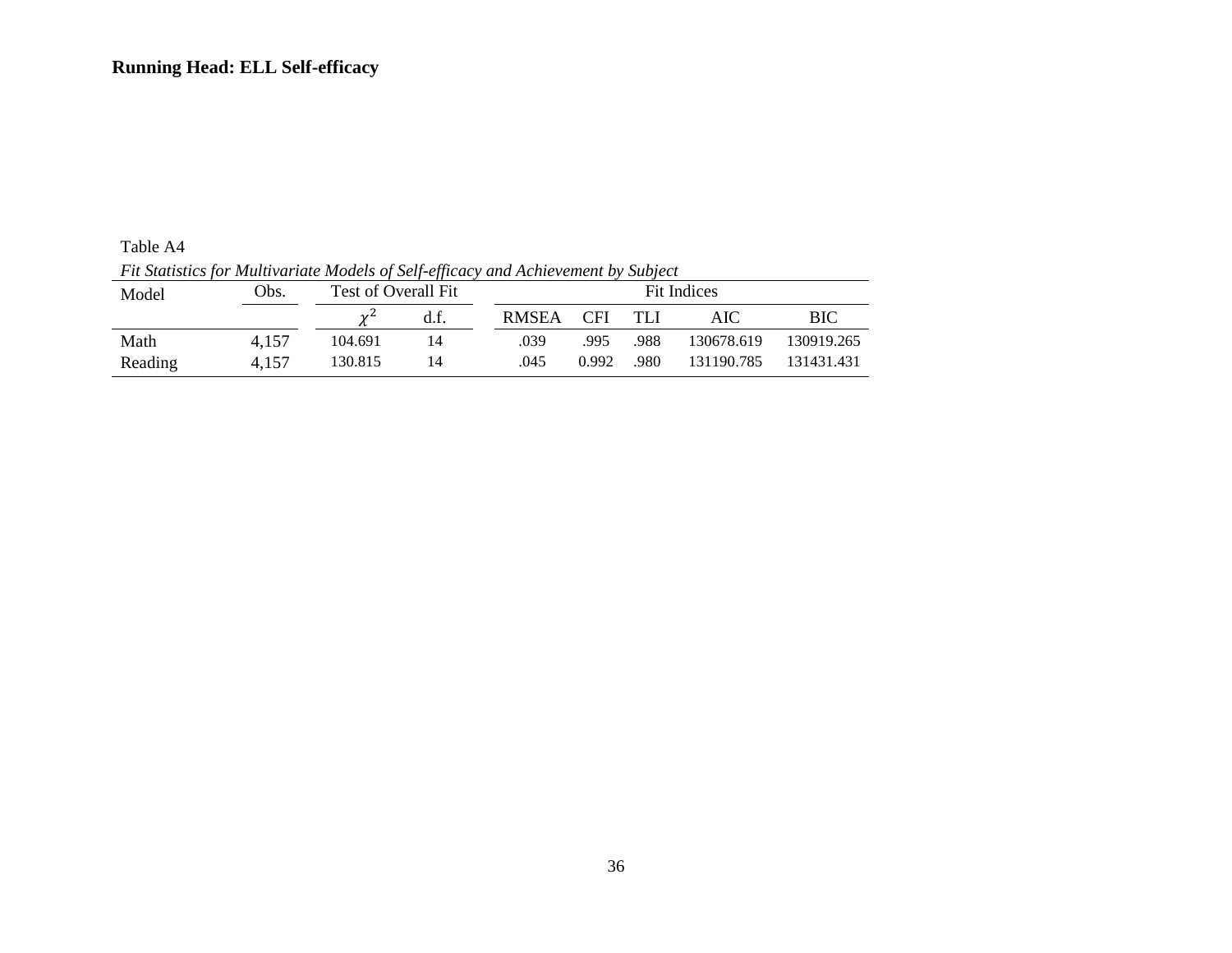#### **Appendix C. Measurement Invariance Testing**

Before moving to bivariate LCM models, latent variable models designed to test for longitudinal measurement invariance of the self-efficacy scores were fit (Meredith, 1993). At each time point, latent variables were estimated based on each of the four self-efficacy item responses. Scale indeterminacy was addressed by constraining the first loading to equal one. Further, the variance of the first latent variable was constrained to be one, though variances of latent variables in subsequent time points were unconstrained. Each latent variable was allowed to correlate with the latent variables from other time periods. Correlations among observed item residuals for the same item in different time periods were also included (Curran et al., 2014; Widaman et al., 2010). Generally, this model follows the longitudinal measurement invariance approach described by Widaman, Ferrer, and Conger (2010).

This model was then used to test for measurement invariance over time. Oftentimes, measurement invariance is investigated across two groups of respondents. For longitudinal invariance, the groups become time periods to provide evidence the construct is being measured consistently over time (Widaman et al., 2010). The first test was for configural invariance, defined as having the same pattern of fixed and free factor loadings (and other parameters) across time, but no equality constraints across time (Koh & Zumbo, 2008; Meredith, 1993). Weak invariance was tested next by constraining the factor loadings for a given item to be the same across time periods. Third, strong invariance was examined by constraining the thresholds to be equal across time. Strict invariance was not tested because constraining the residuals to be equal across time is not always justifiable in a growth modeling context (Bollen & Curran, 2006). At each stage, a significant decrement in model fit was interpreted as a sign that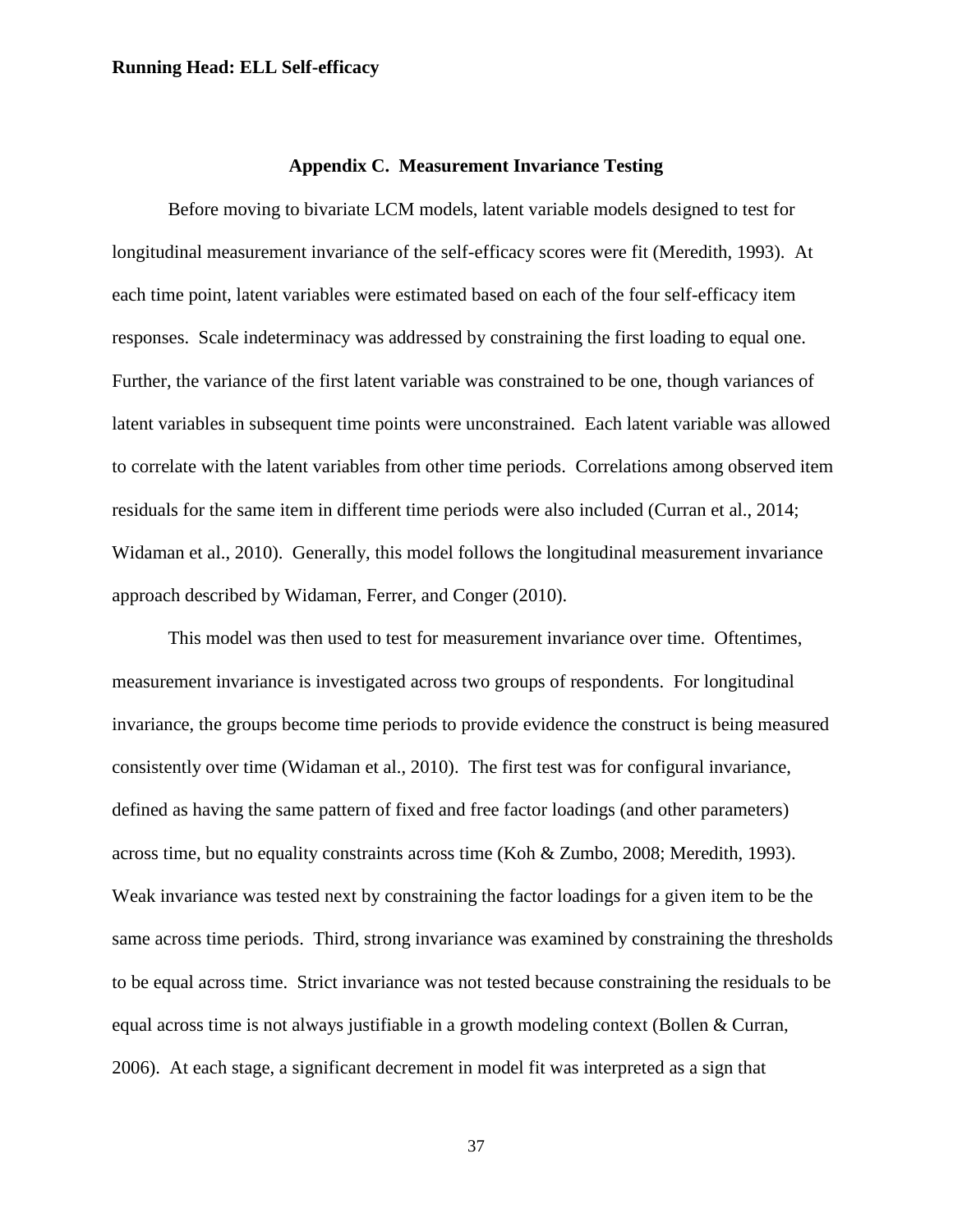measurement invariance did not hold, and that the measures might not be suitable for longitudinal modeling (Kim & Yoon, 2011; Koh & Zumbo, 2008; Meredith, 1993).

Table A5 shows model fit statistics from measurement invariance tests. The configural model fits the data well, suggesting that there is likely a consistent factor structure across time. Further, imposing weak measurement invariance constraints actually improved model fit, though the LRTs are not significant at the .05 level. However, strong invariance constraints led to a statistically significant decrement in fit based on the LRT, though model fit is still excellent (RMSEA = .027). Upon further investigation, there were three threshold constraints that were responsible for the decline in fit between the weak and strong models. Therefore, removing those constraints (and thereby shifting to a partial measurement invariance model described by Meredith, 1993) helped improve the results. While the decrement in fit from the weak model to the partial strong model was significant at the .05 level, it was not significant at the .01 level. Given the model fit was excellent for partial invariance  $(RMSEA = .02)$ , the partial model became the preferred model for subsequent analyses. Ultimately, these results indicate that fitting a growth model to the self-efficacy scores is justifiable.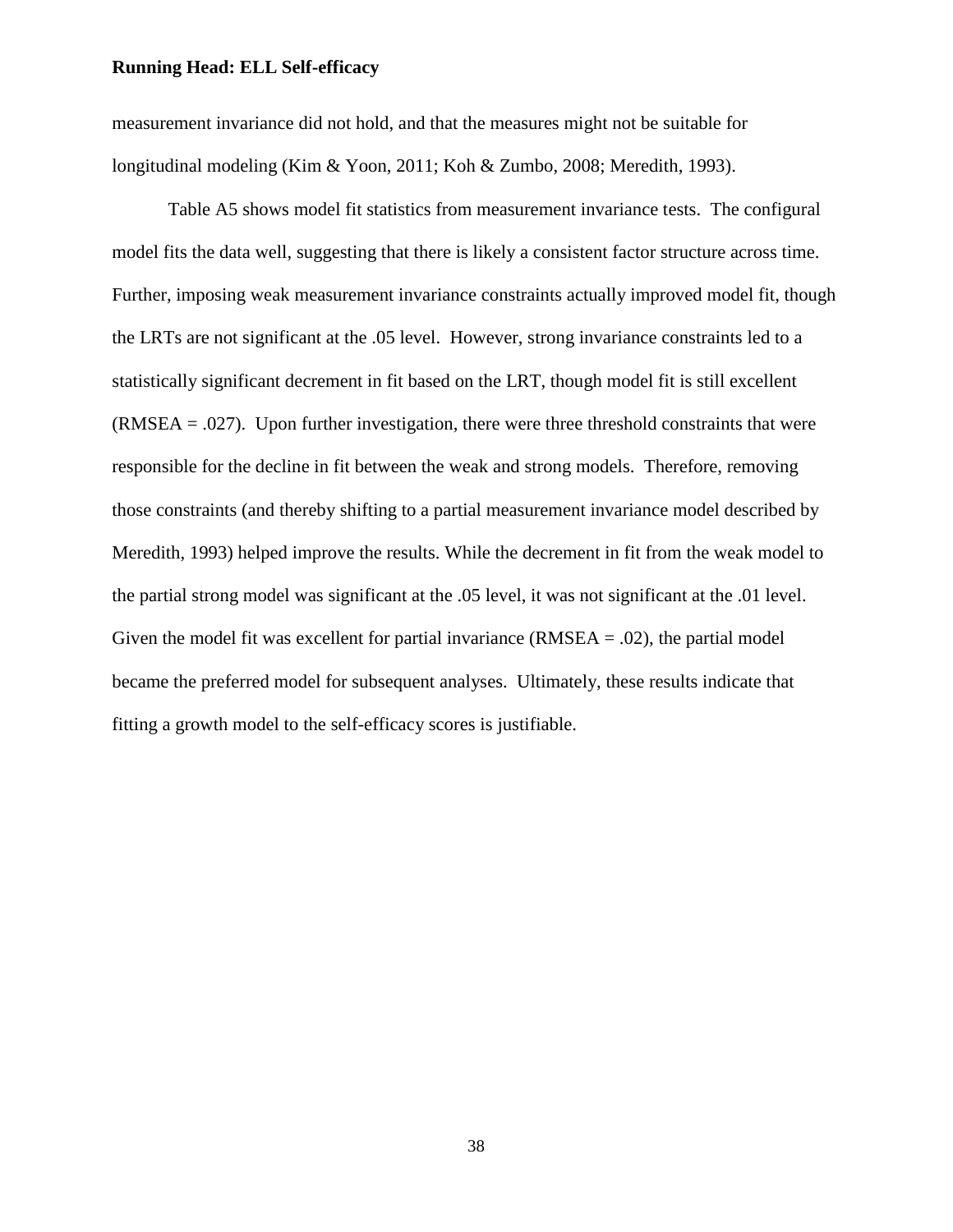|                                         | $\cdot$ |          | Test of Overall Fit |       | JJ<br>Likelihood Ratio Test |      |       |              | Fit Indices |            |  |
|-----------------------------------------|---------|----------|---------------------|-------|-----------------------------|------|-------|--------------|-------------|------------|--|
| Model                                   | N       | $\chi^2$ | d.f.                | p     | $\Delta \chi^2$             | d.f. | p     | <b>RMSEA</b> | <b>CFI</b>  | <b>TLI</b> |  |
| M1. Configural                          | 4,157   | 261.013  | 74                  | 0.000 |                             |      |       | 0.025        | 0.997       | 0.995      |  |
| M2. Weak                                | 4,157   | 250.775  | 83                  | 0.000 | 13.416                      | 9    | 0.145 | 0.022        | 0.997       | 0.996      |  |
| M3. Strong                              | 4,157   | 509.441  | 128                 | 0.000 | 262.607                     | 45   | 0.000 | 0.027        | 0.994       | 0.994      |  |
| M <sub>4</sub> . Partial Strong         |         |          |                     |       |                             |      |       |              |             |            |  |
| Compared to Strong<br>(M3 nested in M4) | 4,157   | 296.922  | 114                 | 0.000 | 220.340                     | 12   | 0.000 | 0.020        | 0.997       | 0.997      |  |
| Compared to Weak<br>$(M4$ nested in M2) | 4,157   | 296.922  | 114                 | 0.000 | 49.583                      | 31   | 0.018 | 0.020        | 0.997       | 0.997      |  |

Table A5 *Model Fit Statistics from Longitudinal Measurement Invariance Tests of Self-efficacy*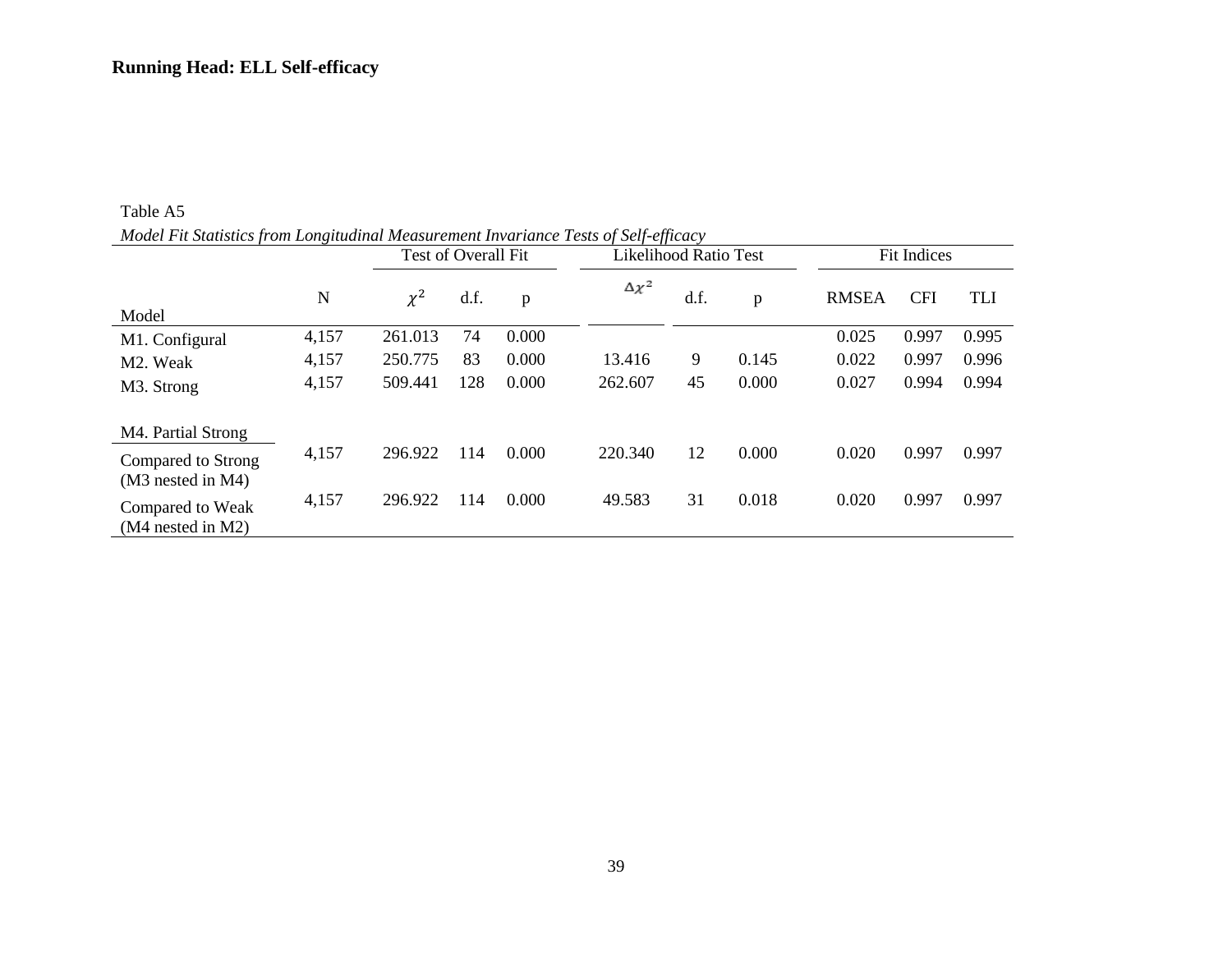

*Figure A1*. Path diagram for longitudinal measurement invariance testing model, two timepoints only.